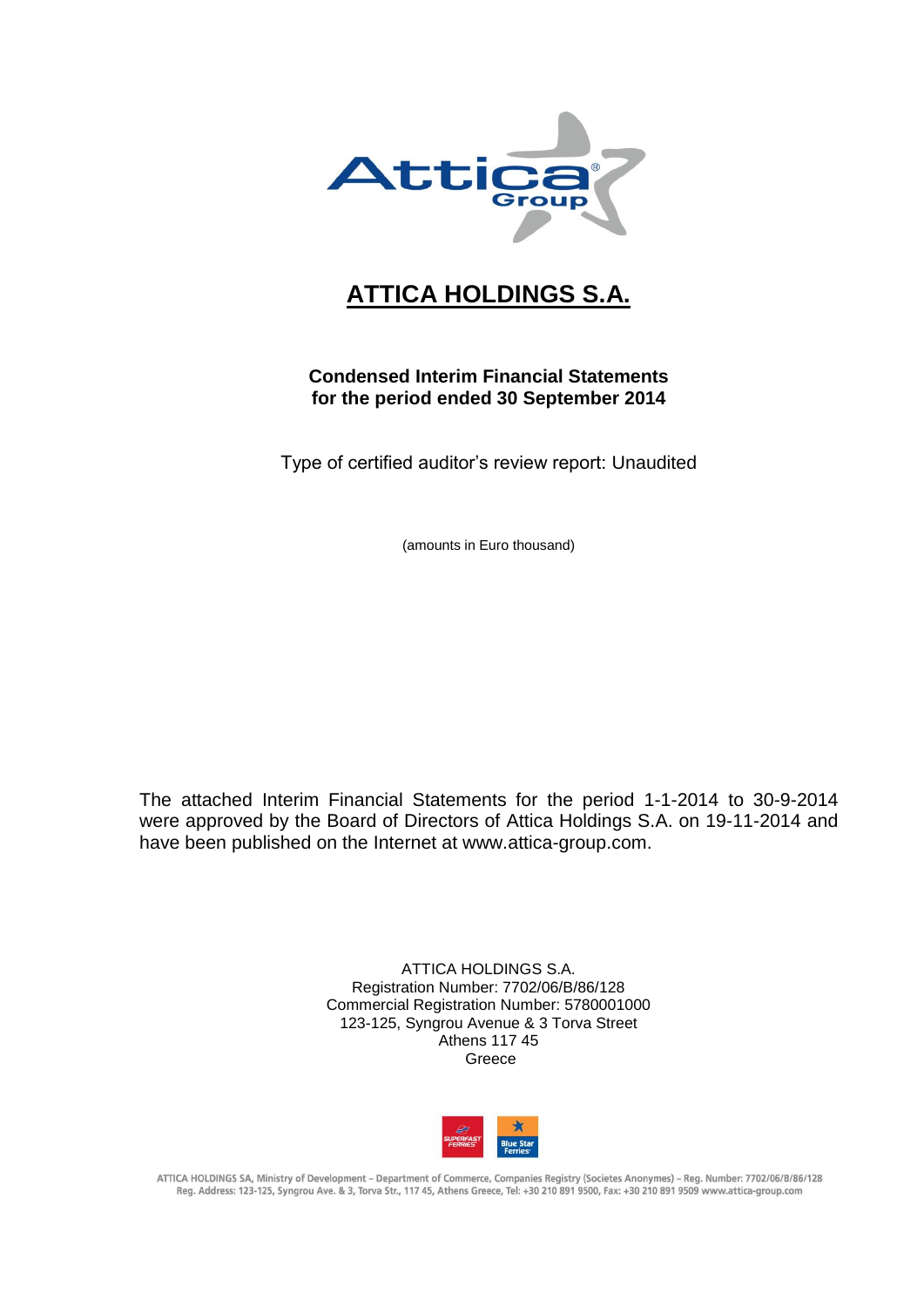

# **CONTENTS Page**

| 1.     |                                                                                      |    |
|--------|--------------------------------------------------------------------------------------|----|
| 2.     |                                                                                      |    |
| 2.2.   | New Standards and Interpretations that have not been applied yet or have not been    |    |
|        |                                                                                      |    |
| 3.     |                                                                                      |    |
| 3.1.   |                                                                                      |    |
| 3.1.1. |                                                                                      |    |
| 3.1.2. |                                                                                      |    |
| 4.     |                                                                                      |    |
| 5.     |                                                                                      |    |
| 5.1.   |                                                                                      |    |
| 5.2.   |                                                                                      |    |
| 6.     |                                                                                      |    |
| 6.1.   | Intercompany transactions between Attica Holdings S.A. and other companies of Attica |    |
|        |                                                                                      |    |
| 6.1.1. | Intercompany transactions between Attica Holdings S.A. and the companies of Marfin   |    |
|        |                                                                                      |    |
| 6.2.   |                                                                                      |    |
| 6.3.   |                                                                                      |    |
| 7.     | General information for the Financial Statements (period 1.1 to 30.09.2014)  21      |    |
| 7.1.   |                                                                                      |    |
| 7.2.   |                                                                                      |    |
| 7.3.   |                                                                                      |    |
| 7.4.   |                                                                                      |    |
| 7.5.   |                                                                                      | 24 |
| 7.6.   |                                                                                      |    |
| 7.7.   |                                                                                      |    |
| 7.8.   |                                                                                      |    |
| 7.9.   |                                                                                      |    |
| 7.10.  |                                                                                      |    |
| 7.11.  |                                                                                      |    |
| 7.12.  |                                                                                      |    |
| 7.13.  |                                                                                      |    |
| 8.     |                                                                                      |    |
| 8.1.   |                                                                                      |    |
| 8.2.   |                                                                                      |    |
| 8.3.   |                                                                                      |    |
| 8.4.   |                                                                                      |    |
| 9.     |                                                                                      |    |
| 10.    |                                                                                      |    |
|        | Figures and Information for the period from January 1 to September 30,2014  30       |    |
|        |                                                                                      |    |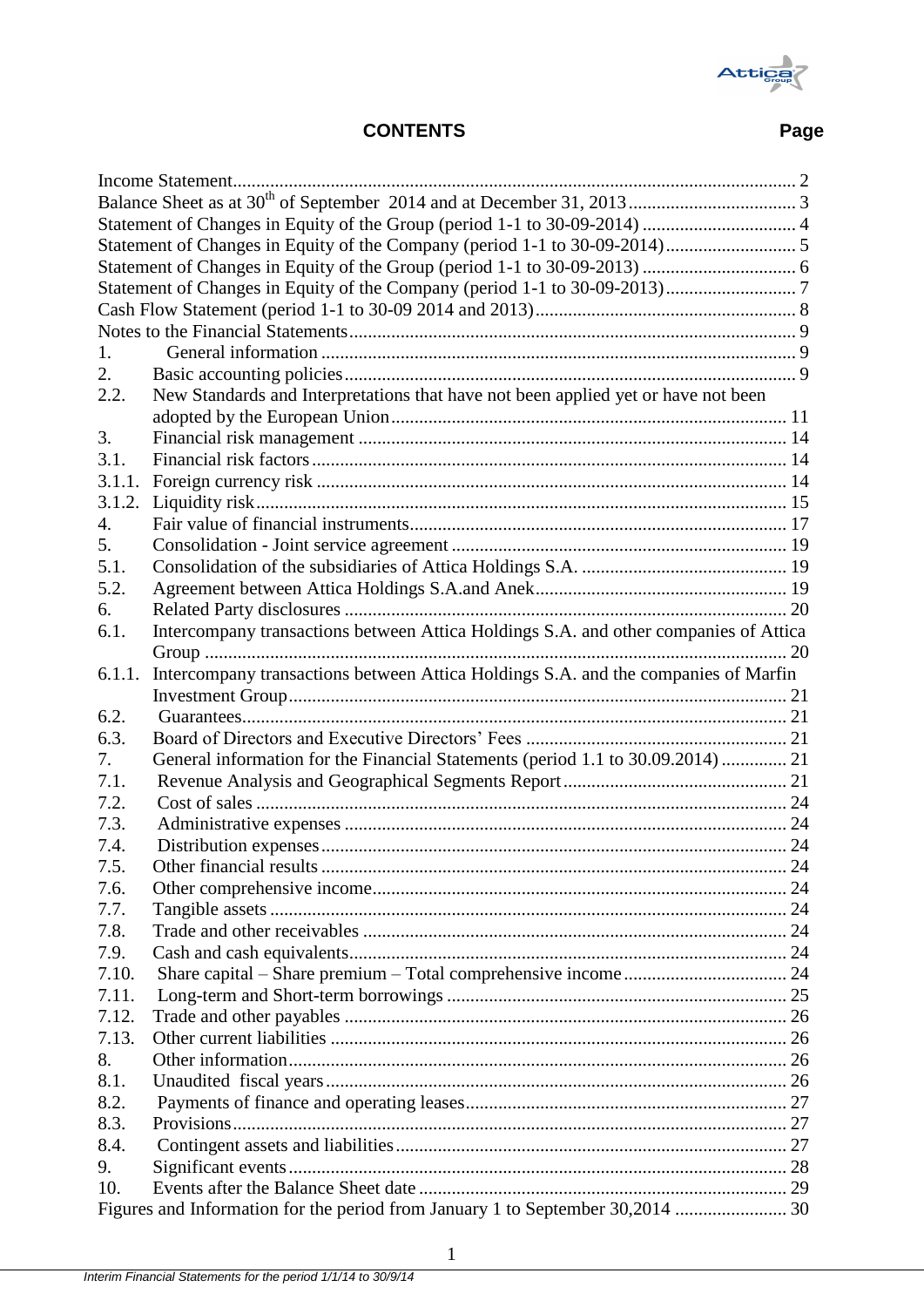

#### **INCOME STATEMENT**

For the period ended September 30 2014 & 2013 and for the quarterly period 1/7 - 30/9 2014 & 2013

|                                                                                 |     | <b>GROUP</b>    |                 |                 |                 | <b>COMPANY</b>  |                 |                 |                 |  |
|---------------------------------------------------------------------------------|-----|-----------------|-----------------|-----------------|-----------------|-----------------|-----------------|-----------------|-----------------|--|
|                                                                                 |     | 1.01-30.09.2014 | 1.01-30.09.2013 | 1.07-30.09.2014 | 1.07-30.09.2013 | 1.01-30.09.2014 | 1.01-30.09.2013 | 1.07-30.09.2014 | 1.07-30.09.2013 |  |
| Sales                                                                           | 7.1 | 213.689         | 214.831         | 109.462         | 108.121         |                 |                 |                 |                 |  |
| Cost of sales                                                                   | 7.2 | $-168.092$      | $-171.681$      | $-66.155$       | $-67.408$       |                 |                 |                 |                 |  |
| <b>Gross profit</b>                                                             |     | 45.597          | 43.150          | 43.307          | 40.713          |                 |                 |                 |                 |  |
| Administrative expenses                                                         | 7.3 | $-12.887$       | $-13.797$       | $-3.842$        | $-4.350$        | $-599$          | $-1.147$        | $-125$          | $-159$          |  |
| <b>Distribution expenses</b>                                                    | 7.4 | $-15.073$       | $-17.720$       | $-7.429$        | $-9.635$        |                 |                 |                 |                 |  |
| Other operating income                                                          |     | 424             | 1.730           | 165             | 478             | 33              |                 |                 |                 |  |
| Other operating expenses                                                        |     |                 |                 | 166             |                 |                 |                 |                 |                 |  |
| Profit / (loss) before taxes, financing and investment activities               |     | 18.061          | 13.363          | 32.367          | 27.206          | $-566$          | $-1.147$        | $-125$          | $-159$          |  |
| Other financial results                                                         | 7.5 | $-1.437$        | 916             | $-1.114$        | 1.174           | $-1$            |                 | $-1$            |                 |  |
| Financial expenses                                                              |     | $-10.571$       | $-10.213$       | $-4.086$        | $-3.216$        | $-3$            | -4              | $-1$            | $-1$            |  |
| Financial income                                                                |     | 185             | 148             | 50              | 75              | 9               |                 | $\overline{2}$  |                 |  |
| Income from dividends                                                           |     |                 |                 |                 |                 | 1.995           |                 |                 |                 |  |
| Share in net profit (loss) of companies consolidated with the equity method     |     |                 |                 |                 |                 |                 |                 |                 |                 |  |
| Profit / (loss) from sale of assets                                             |     |                 |                 |                 |                 |                 |                 |                 |                 |  |
| Profit before income tax                                                        |     | 6.238           | 4.214           | 27.217          | 25.239          | 1.434           | $-1.150$        | $-125$          | $-160$          |  |
| Income taxes                                                                    |     | $-124$          | $-60$           | $-35$           | $-24$           |                 |                 |                 |                 |  |
| Profit for the period                                                           |     | 6.114           | 4.154           | 27.182          | 25.215          | 1.434           | $-1.150$        | $-125$          | $-160$          |  |
| Attributable to:                                                                |     |                 |                 |                 |                 |                 |                 |                 |                 |  |
| Owners of the parent                                                            |     | 6.114           | 4.154           | 27.182          | 25.215          | 1.434           | $-1.150$        | $-125$          | $-160$          |  |
| Non-controlling interests                                                       |     |                 |                 |                 |                 |                 |                 |                 |                 |  |
| Earnings After Taxes per Share - Basic (in €)                                   |     | 0,0319          | 0,0217          | 0,1418          | 0,1316          | 0,0075          | $-0,0060$       | $-0,0007$       | $-0,0008$       |  |
| Net profit for the period                                                       |     | 6.114           | 4.154           | 27.182          | 25.215          | 1.434           | $-1.150$        | $-125$          | $-160$          |  |
|                                                                                 |     |                 |                 |                 |                 |                 |                 |                 |                 |  |
| Other comprehensive income:                                                     |     |                 |                 |                 |                 |                 |                 |                 |                 |  |
| Amounts that will not be reclassified in the Income Statement                   |     |                 |                 |                 |                 |                 |                 |                 |                 |  |
| Revaluation of the accrued pension obligations                                  |     |                 | $-329$          |                 |                 |                 | 82              |                 |                 |  |
| Amounts that will be reclassified in the Income Statement<br>Cash flow hedging: |     |                 |                 |                 |                 |                 |                 |                 |                 |  |
| - current period gains / (losses)                                               | 7.6 | $-122$          |                 | $-122$          |                 |                 |                 |                 |                 |  |
| - reclassification to profit or loss                                            |     |                 |                 |                 |                 |                 |                 |                 |                 |  |
| Exchange differences on translating foreign operations                          |     |                 |                 |                 |                 |                 |                 |                 |                 |  |
| Related parties' measurement using the fair value method                        |     |                 |                 |                 |                 | 10.461          |                 | 10.461          |                 |  |
| Other comprehensive income for the period before tax                            |     | $-122$          | $-329$          | $-122$          |                 | 10.461          | 82              | 10.461          |                 |  |
| Income tax relating to components of other comprehensive income                 |     |                 |                 |                 |                 |                 |                 |                 |                 |  |
| Other comprehensive income for the period, net of tax                           |     | $-122$          | $-329$          | $-122$          |                 | 10.461          | 82              | 10.461          |                 |  |
| Total comprehensive income for the period after tax                             |     | 5.992           | 3.825           | 27.060          | 25.215          | 11.895          | $-1.068$        | 10.336          | $-160$          |  |
| Attributable to:                                                                |     |                 |                 |                 |                 |                 |                 |                 |                 |  |
| Owners of the parent<br>Non-controlling interests                               |     | 5.992           | 3.825           | 27.060          | 25.215          | 11.895          | $-1.068$        | 10.336          | $-160$          |  |

<span id="page-2-0"></span>The accompanying notes are an integral part of these Interim Financial Statements.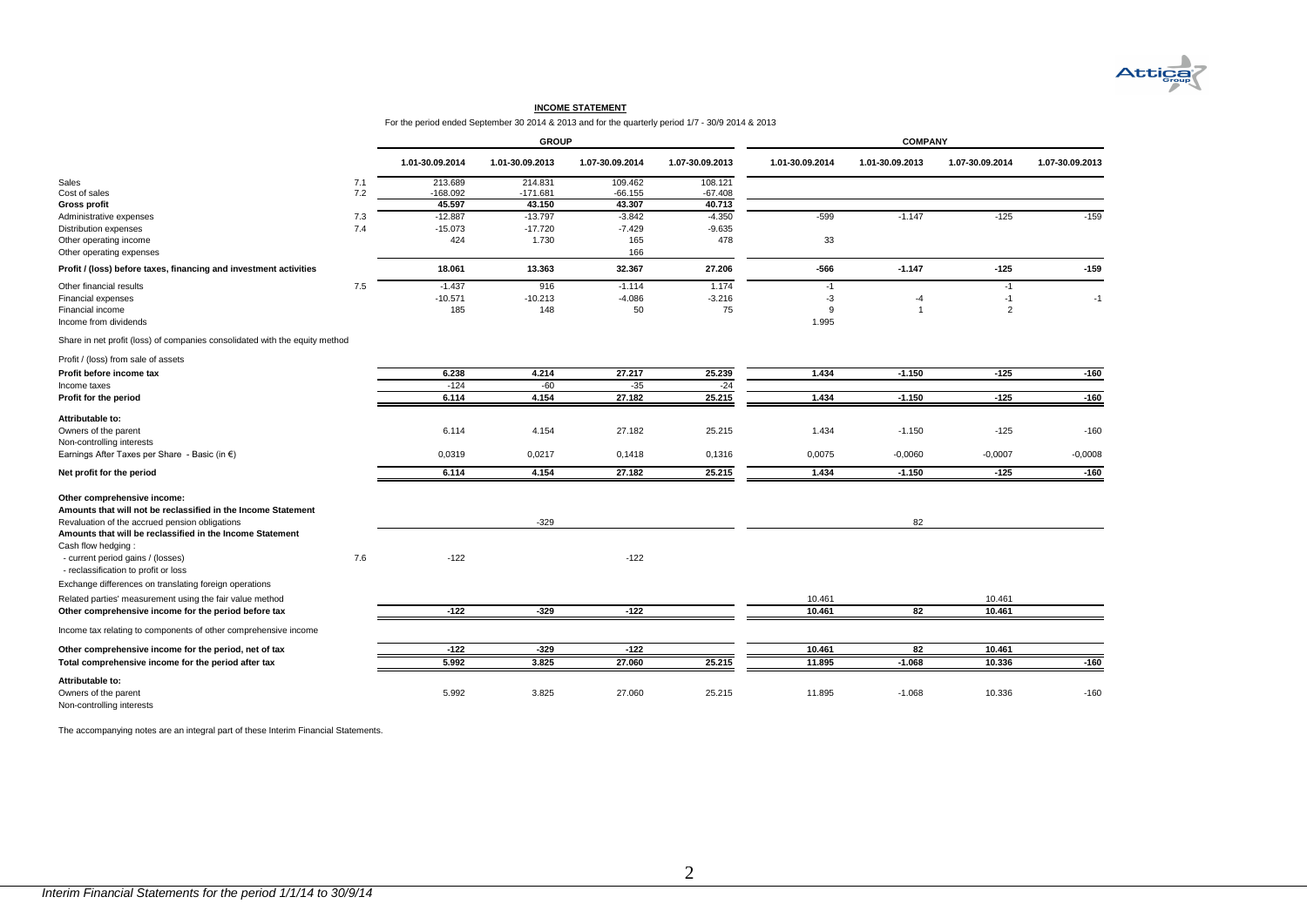

### **BALANCE SHEET As at 30 of September 2014 and at December 31, 2013**

|                                              |      | <b>GROUP</b> |            | <b>COMPANY</b> |            |
|----------------------------------------------|------|--------------|------------|----------------|------------|
|                                              |      | 30/9/2014    | 31/12/2013 | 30/9/2014      | 31/12/2013 |
| <b>ASSETS</b>                                |      |              |            |                |            |
| <b>Non-Current Assets</b>                    |      |              |            |                |            |
| Tangible assets                              | 7.7  | 612.216      | 629.228    | 29             | 42         |
| Intangible assets                            |      | 747          | 812        | 12             | 21         |
| Investments in subsidiaries                  |      |              |            | 503.128        | 495.488    |
| Other non current assets                     |      | 1.115        | 1.152      | 202            | 202        |
| Deferred tax asset                           |      |              |            |                |            |
| Total                                        |      | 614.078      | 631.192    | 503.371        | 495.753    |
| <b>Current Assets</b>                        |      |              |            |                |            |
| Inventories                                  |      | 4.500        | 4.501      |                |            |
| Trade and other receivables                  | 7.8  | 58.215       | 42.595     |                | 1          |
| Other current assets                         |      | 14.570       | 15.580     | 2.706          | 740        |
| <b>Derivatives</b>                           |      |              |            |                |            |
| Cash and cash equivalents                    | 7.9  | 32.832       | 24.886     | 2.913          | 662        |
| <b>Total</b>                                 |      | 110.117      | 87.562     | 5.619          | 1.403      |
| Assets held for sale                         |      |              |            |                |            |
| <b>Total Assets</b>                          |      | 724.195      | 718.754    | 508.990        | 497.156    |
|                                              |      |              |            |                |            |
| <b>EQUITY AND LIABILITIES</b>                |      |              |            |                |            |
| <b>Equity</b>                                |      |              |            |                |            |
| Share capital                                | 7.10 | 57.498       | 57.498     | 57.498         | 57.498     |
| Share premium                                | 7.10 | 290.011      | 290.011    | 290.011        | 290.011    |
| Fair value reserves                          |      | $-122$       |            | 101.841        | 91.380     |
| Other reserves                               | 7.10 | 152.848      | 152.848    | 65.330         | 65.330     |
| Retained earnings                            | 7.10 | $-154.190$   | $-160.304$ | $-19.026$      | $-20.460$  |
| Equity attributable to parent's shareholders |      | 346.045      | 340.053    | 495.654        | 483.759    |
| Minority interests                           |      |              |            |                |            |
| <b>Total Equity</b>                          |      | 346.045      | 340.053    | 495.654        | 483.759    |
| <b>Non-current liabilities</b>               |      |              |            |                |            |
| Deferred tax liability                       |      | 15           | 15         |                |            |
| Accrued pension and retirement obligations   |      | 1.423        | 1.342      | 45             | 37         |
| Long-term borrowings                         | 7.11 | 298.280      | 68.448     |                |            |
| Non-Current Provisions                       |      | 1.056        | 806        | 128            | 128        |
| Non-Current liabilities                      |      | 13.000       | 13.000     | 13.000         | 13.000     |
| Total                                        |      | 313.774      | 83.611     | 13.173         | 13.165     |
| <b>Current Liabilities</b>                   |      |              |            |                |            |
| Trade and other payables                     | 7.12 | 33.588       | 24.274     | 8              | 38         |
| Tax payable                                  |      | 143          | 143        | 20             | 20         |
| Short-term debt                              | 7.11 | 11.801       | 221.492    |                |            |
| Derivatives                                  |      | 119          |            |                |            |
| Other current liabilities                    | 7.13 | 18.725       | 49.181     | 135            | 174        |
| Total                                        |      | 64.376       | 295.090    | 163            | 232        |
| Liabilities related to Assets held for sale  |      |              |            |                |            |
| <b>Total liabilities</b>                     |      | 378.150      | 378.701    | 13.336         | 13.397     |
| <b>Total Equity and Liabilities</b>          |      | 724.195      | 718.754    | 508.990        | 497.156    |
|                                              |      |              |            |                |            |

<span id="page-3-0"></span>The accompanying notes are an integral part of these Interim Financial Statements.

3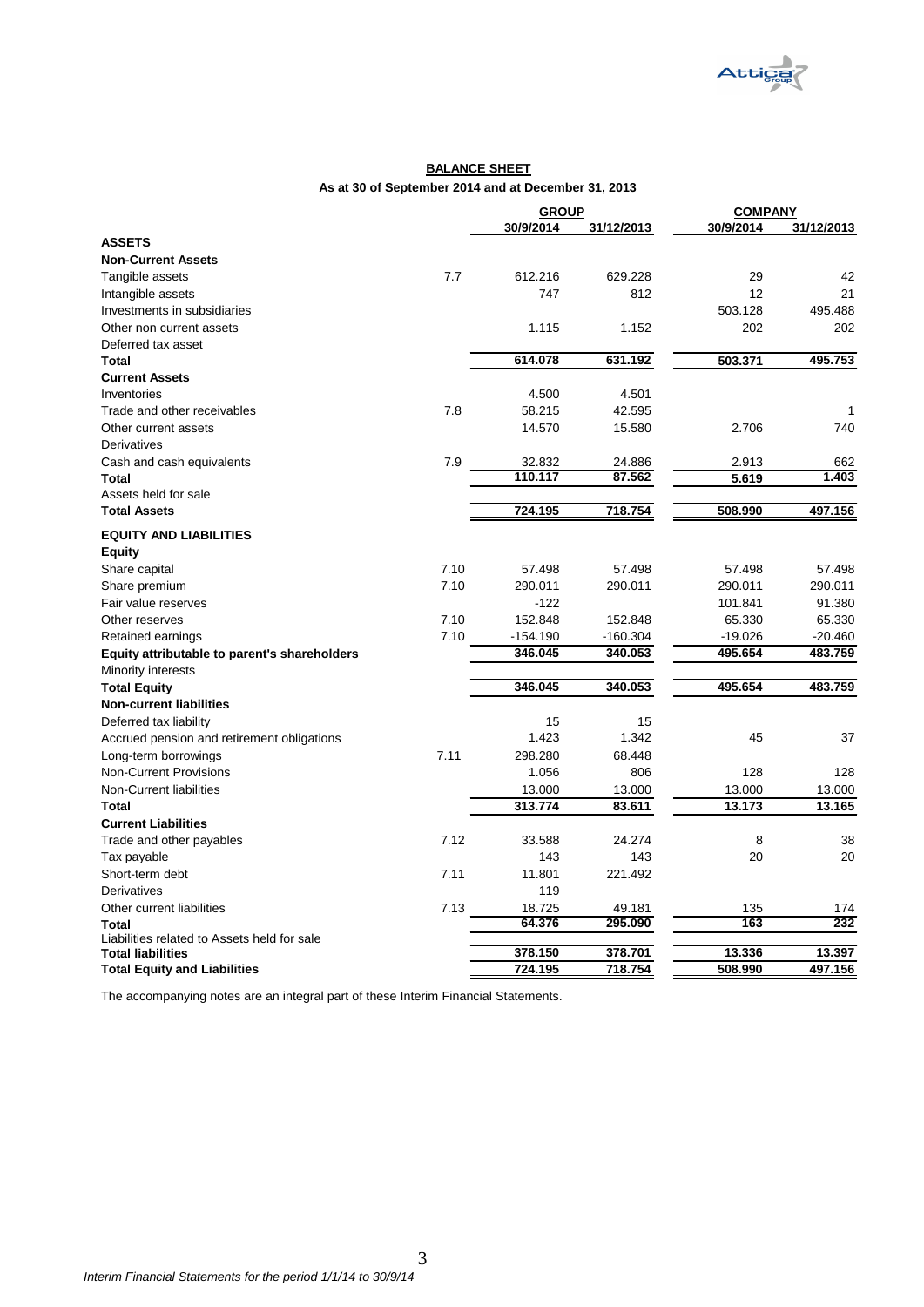# **Attica**

#### **Statement of Changes in Equity**

For the Period 1/01-30/09/2014

<span id="page-4-0"></span>

|                                                 | Number of<br>shares | <b>Share</b><br>capital | Share<br>premium | <b>Revaluation</b><br>of financial<br><b>instruments</b> | Other<br>reserves | <b>Retained</b><br>earnings | <b>Total Equity</b> |
|-------------------------------------------------|---------------------|-------------------------|------------------|----------------------------------------------------------|-------------------|-----------------------------|---------------------|
| <b>Balance at 1/1/2014</b>                      | 191.660.320         | 57.498                  | 290.011          |                                                          | 152.848           | $-160.304$                  | 340.053             |
| Changes in accounting policies                  |                     |                         |                  |                                                          |                   |                             |                     |
| <b>Restated balance</b>                         | 191.660.320         | 57.498                  | 290.011          |                                                          | 152.848           | $-160.304$                  | 340.053             |
| Profit for the period                           |                     |                         |                  |                                                          |                   | 6.114                       | 6.114               |
| Other comprehensive income                      |                     |                         |                  |                                                          |                   |                             |                     |
| Cash flow hedges:                               |                     |                         |                  |                                                          |                   |                             |                     |
| Current period gains/(losses)                   |                     |                         |                  | $-122$                                                   |                   |                             | $-122$              |
| Reclassification to profit or loss              |                     |                         |                  |                                                          |                   |                             |                     |
| Remeasurements of defined benefit pension plans |                     |                         |                  |                                                          |                   |                             |                     |
| Other comprehensive income after tax            |                     |                         |                  | $-122$                                                   | 0                 | 6.114                       | 5.992               |
| Share capital issue                             |                     |                         |                  |                                                          |                   |                             |                     |
| <b>Dividends</b>                                |                     |                         |                  |                                                          |                   |                             |                     |
| Capitalisation of losses                        |                     |                         |                  |                                                          |                   |                             |                     |
| Transfer between reserves and retained earnings |                     |                         |                  |                                                          |                   |                             |                     |
| Expenses related to share capital increase      |                     |                         |                  |                                                          |                   |                             |                     |
| <b>Balance at 30/9/2014</b>                     | 191.660.320         | 57.498                  | 290.011          | $-122$                                                   | 152.848           | $-154.190$                  | 346.045             |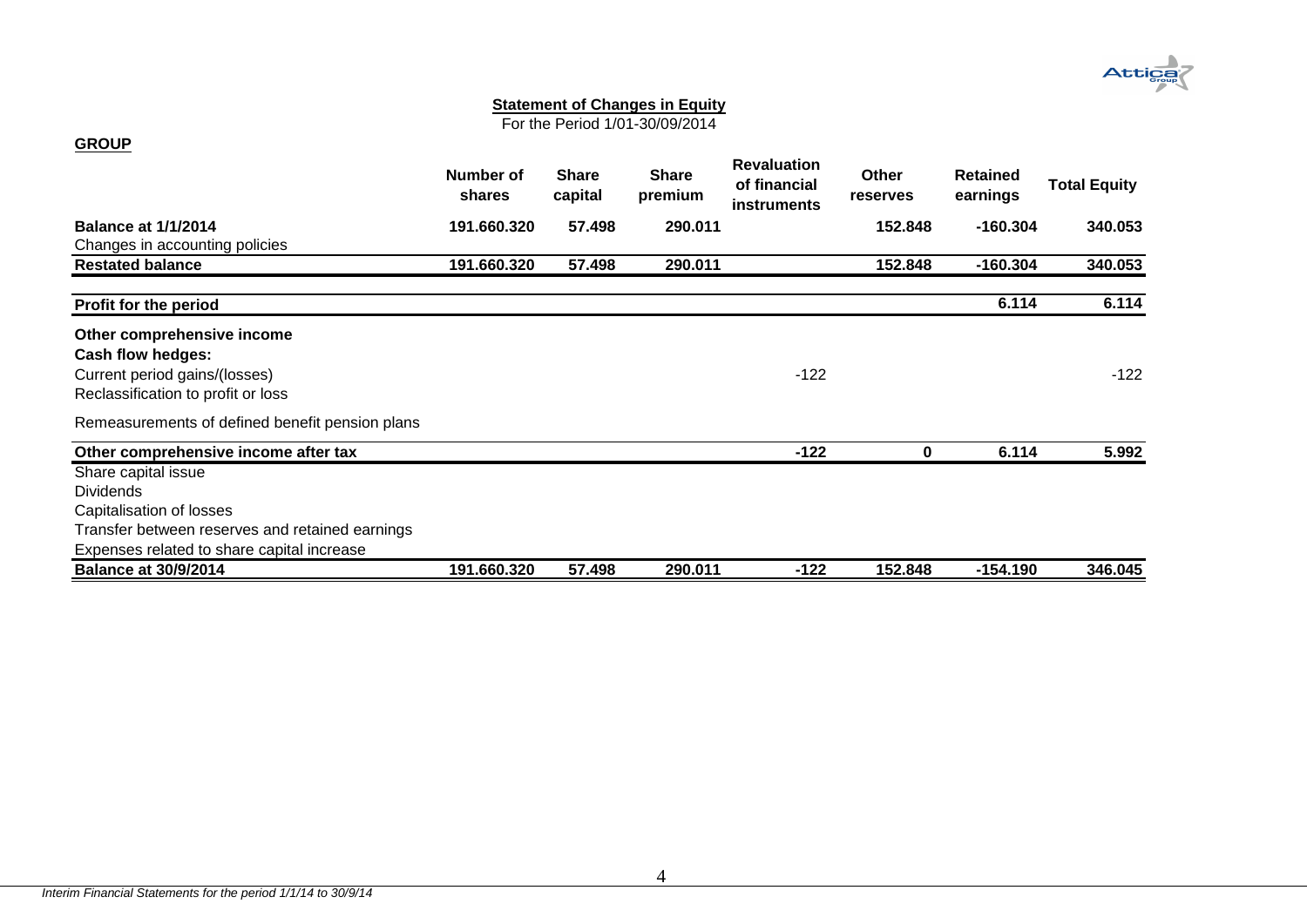

#### **Statement of Changes in Equity**

For the Period 1/01-30/09/2014

# **COMPANY**

<span id="page-5-0"></span>

|                                                          | Number of<br>shares | <b>Share</b><br>capital | <b>Share</b><br>premium | <b>Revaluation of</b><br>non-current<br>assets | <b>Other</b><br><b>reserves</b> | <b>Retained</b><br>earnings | Total<br><b>Equity</b> |
|----------------------------------------------------------|---------------------|-------------------------|-------------------------|------------------------------------------------|---------------------------------|-----------------------------|------------------------|
| <b>Balance at 1/1/2014</b>                               | 191.660.320         | 57.498                  | 290.011                 | 91.380                                         | 65.330                          | $-20.460$                   | 483.759                |
| Changes in accounting policies                           |                     |                         |                         |                                                |                                 |                             |                        |
| <b>Restated balance</b>                                  |                     | 57.498                  | 290.011                 | 91.380                                         | 65.330                          | $-20.460$                   | 483.759                |
| Profit for the period                                    |                     |                         |                         |                                                |                                 | 1.434                       | 1.434                  |
| Other comprehensive income                               |                     |                         |                         |                                                |                                 |                             |                        |
| Cash flow hedges:                                        |                     |                         |                         |                                                |                                 |                             |                        |
| Current period gains/(losses)                            |                     |                         |                         |                                                |                                 |                             |                        |
| Reclassification to profit or loss                       |                     |                         |                         |                                                |                                 |                             |                        |
| Remeasurements of defined benefit pension plans          |                     |                         |                         |                                                |                                 |                             |                        |
| Fair value's measurement                                 |                     |                         |                         |                                                |                                 |                             |                        |
| Related parties' measurement using the fair value method |                     |                         |                         | 10.461                                         |                                 |                             | 10.461                 |
| Other comprehensive income after tax                     |                     |                         |                         | 10.461                                         |                                 | 1.434                       | 11.895                 |
| Share capital issue                                      |                     |                         |                         |                                                |                                 |                             |                        |
| Capitalisation of losses                                 |                     |                         |                         |                                                |                                 |                             |                        |
| Transfer between reserves and retained earnings          |                     |                         |                         |                                                |                                 |                             |                        |
| Expenses related to share capital increase               |                     |                         |                         |                                                |                                 |                             |                        |
| <b>Balance at 30/9/2014</b>                              | 191.660.320         | 57.498                  | 290.011                 | 101.841                                        | 65.330                          | -19.026                     | 495.654                |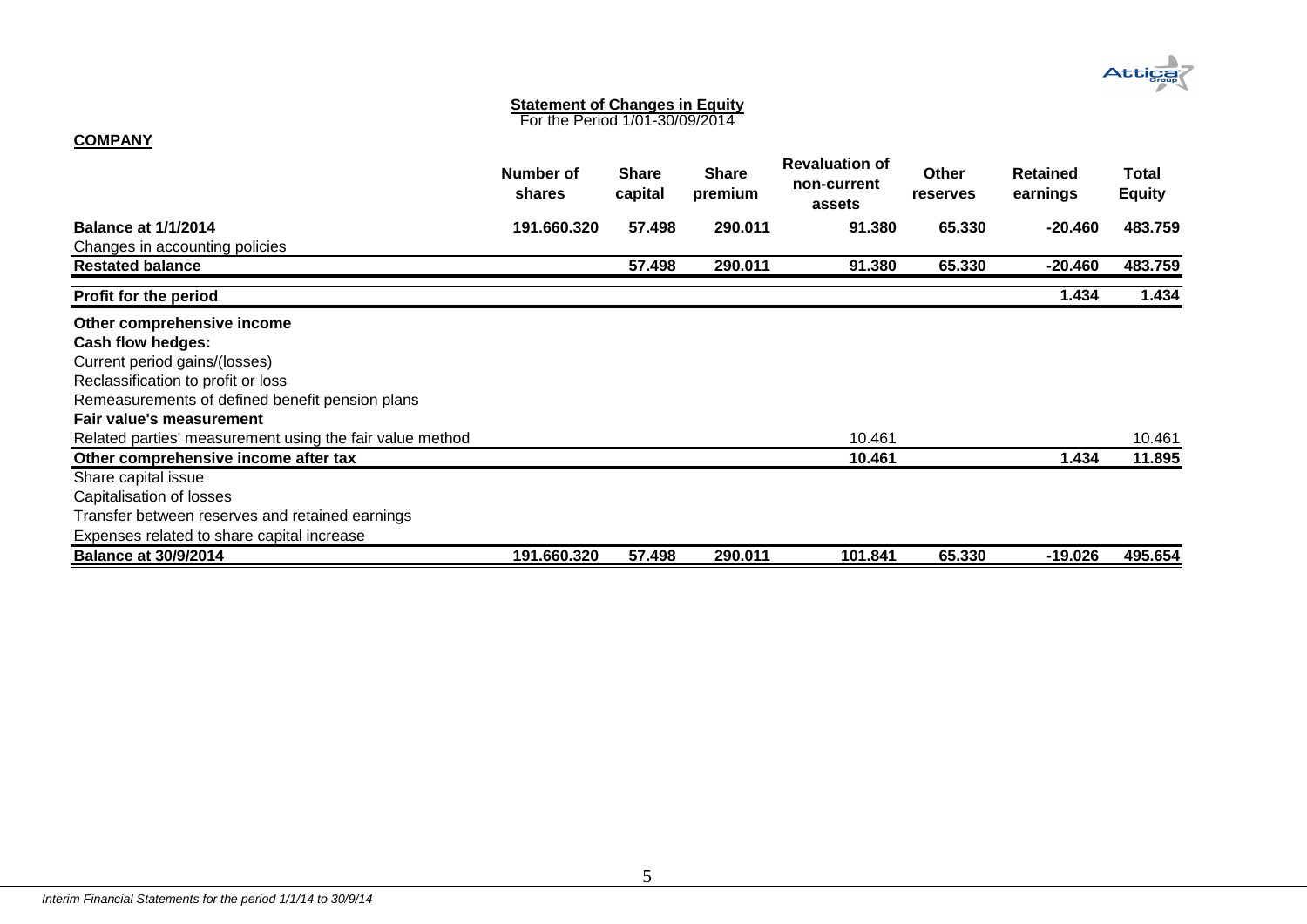# **Attica**

#### **Statement of Changes in Equity**

For the Period 1/01-30/09/2013

# **GROUP**

<span id="page-6-0"></span>

|                                                                                                                                                                            | Number of<br>shares | <b>Share</b><br>capital | <b>Share</b><br>premium | <b>Revaluation</b><br>of financial<br>instruments | <b>Other</b><br>reserves | <b>Retained</b><br>earnings | Total<br><b>Equity</b> |
|----------------------------------------------------------------------------------------------------------------------------------------------------------------------------|---------------------|-------------------------|-------------------------|---------------------------------------------------|--------------------------|-----------------------------|------------------------|
| <b>Balance at 1/1/2013</b><br>Changes in accounting policies                                                                                                               | 191.660.320         | 57.498                  | 290.011                 |                                                   | 152.848                  | -149.986                    | 350.371                |
| <b>Restated balance</b>                                                                                                                                                    | 191.660.320         | 57.498                  | 290.011                 |                                                   | 152.848                  | -149.986                    | 350.371                |
| <b>Profit for the period</b>                                                                                                                                               |                     |                         |                         |                                                   |                          | 4.154                       | 4.154                  |
| Other comprehensive income<br>Cash flow hedges:<br>Gains/(losses) taken to equity<br>Reclassification to profit or loss<br>Remeasurements of defined benefit pension plans |                     |                         |                         |                                                   |                          | $-329$                      | $-329$                 |
| Total recognised income and expense for the period                                                                                                                         |                     |                         |                         |                                                   |                          | 3.825                       | 3.825                  |
| Share capital issue<br><b>Dividends</b><br>Transfer between reserves and retained earnings<br>Expenses related to share capital increase                                   |                     |                         |                         |                                                   |                          |                             |                        |
| <b>Balance at 30/9/2013</b>                                                                                                                                                | 191.660.320         | 57.498                  | 290.011                 |                                                   | 152.848                  | $-146.161$                  | 354.196                |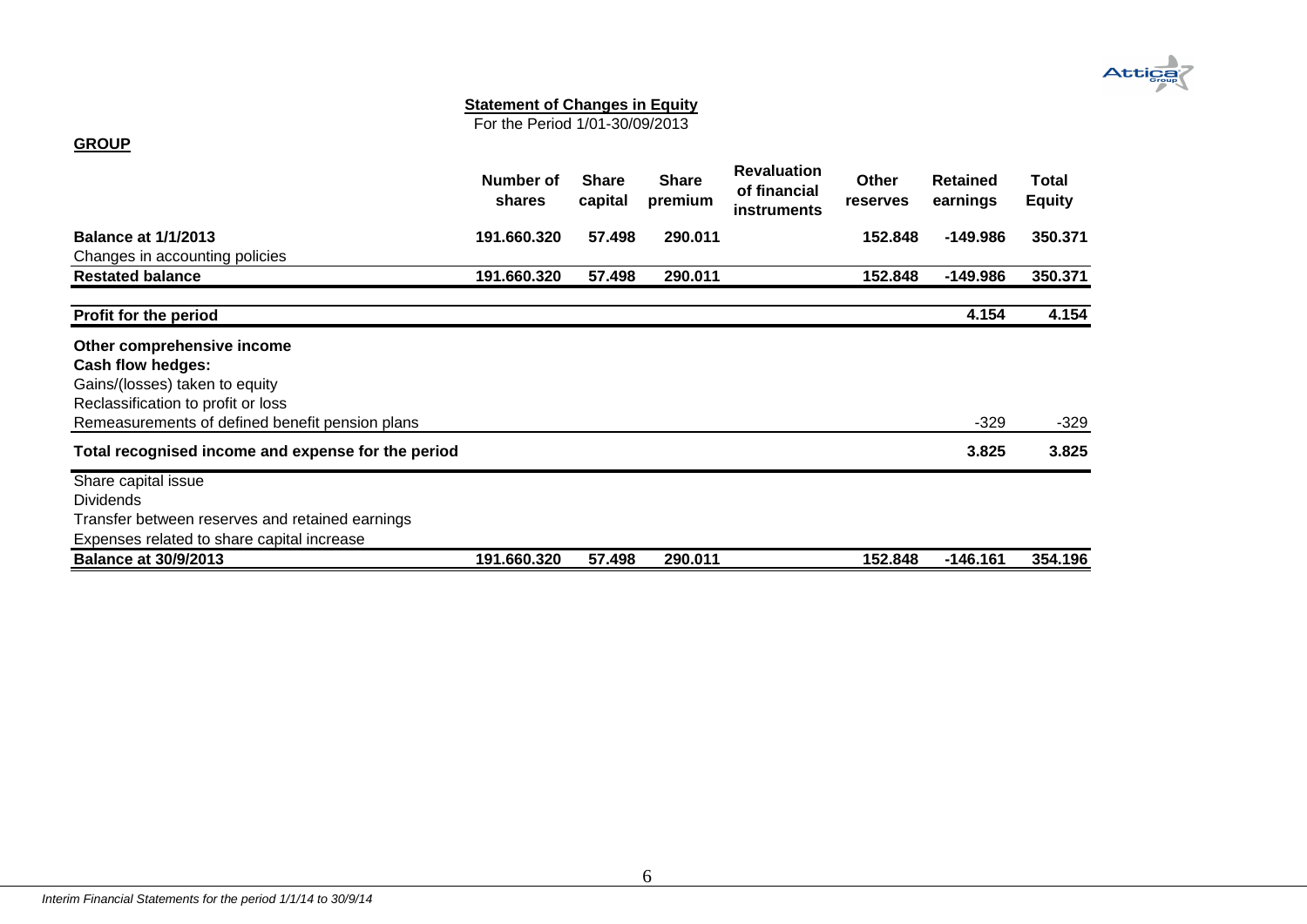# Attica

#### **Statement of Changes in Equity**

For the Period 1/01-30/09/2013

# **COMPANY**

<span id="page-7-0"></span>

|                                                                      | Number of<br>shares | <b>Share</b><br>capital | <b>Share</b><br>premium | <b>Revaluation</b><br>reserves of<br>tangible assets | <b>Other</b><br><b>reserves</b> | Retained<br>earnings | Total<br><b>Equity</b> |
|----------------------------------------------------------------------|---------------------|-------------------------|-------------------------|------------------------------------------------------|---------------------------------|----------------------|------------------------|
| <b>Balance at 1/1/2013</b>                                           | 191.660.320         | 57.498                  | 290.011                 | $-55.733$                                            | 65.330                          | -831                 | 356.275                |
| Changes in accounting policies                                       |                     |                         |                         |                                                      |                                 |                      |                        |
| <b>Restated balance</b>                                              | 191.660.320         | 57.498                  | 290.011                 | $-55.733$                                            | 65.330                          | $-831$               | 356.275                |
| Profit for the period                                                |                     |                         |                         |                                                      |                                 | $-1.150$             | $-1.150$               |
| Other comprehensive income                                           |                     |                         |                         |                                                      |                                 |                      |                        |
| Cash flow hedges:                                                    |                     |                         |                         |                                                      |                                 |                      |                        |
| Gains/(losses) taken to equity<br>Reclassification to profit or loss |                     |                         |                         |                                                      |                                 |                      |                        |
| Remeasurements of defined benefit pension plans                      |                     |                         |                         |                                                      |                                 | 82                   | 82                     |
| Total recognised income and expense for the period                   |                     |                         |                         |                                                      |                                 | $-1.068$             | $-1.068$               |
| Share capital issue                                                  |                     |                         |                         |                                                      |                                 |                      |                        |
| <b>Dividends</b>                                                     |                     |                         |                         |                                                      |                                 |                      |                        |
| Transfer between reserves and retained earnings                      |                     |                         |                         |                                                      |                                 |                      |                        |
| Expenses related to share capital issue                              |                     |                         |                         |                                                      |                                 |                      |                        |
| <b>Balance at 30/9/2013</b>                                          | 191.660.320         | 57.498                  | 290.011                 | $-55.733$                                            | 65.330                          | $-1.899$             | 355.207                |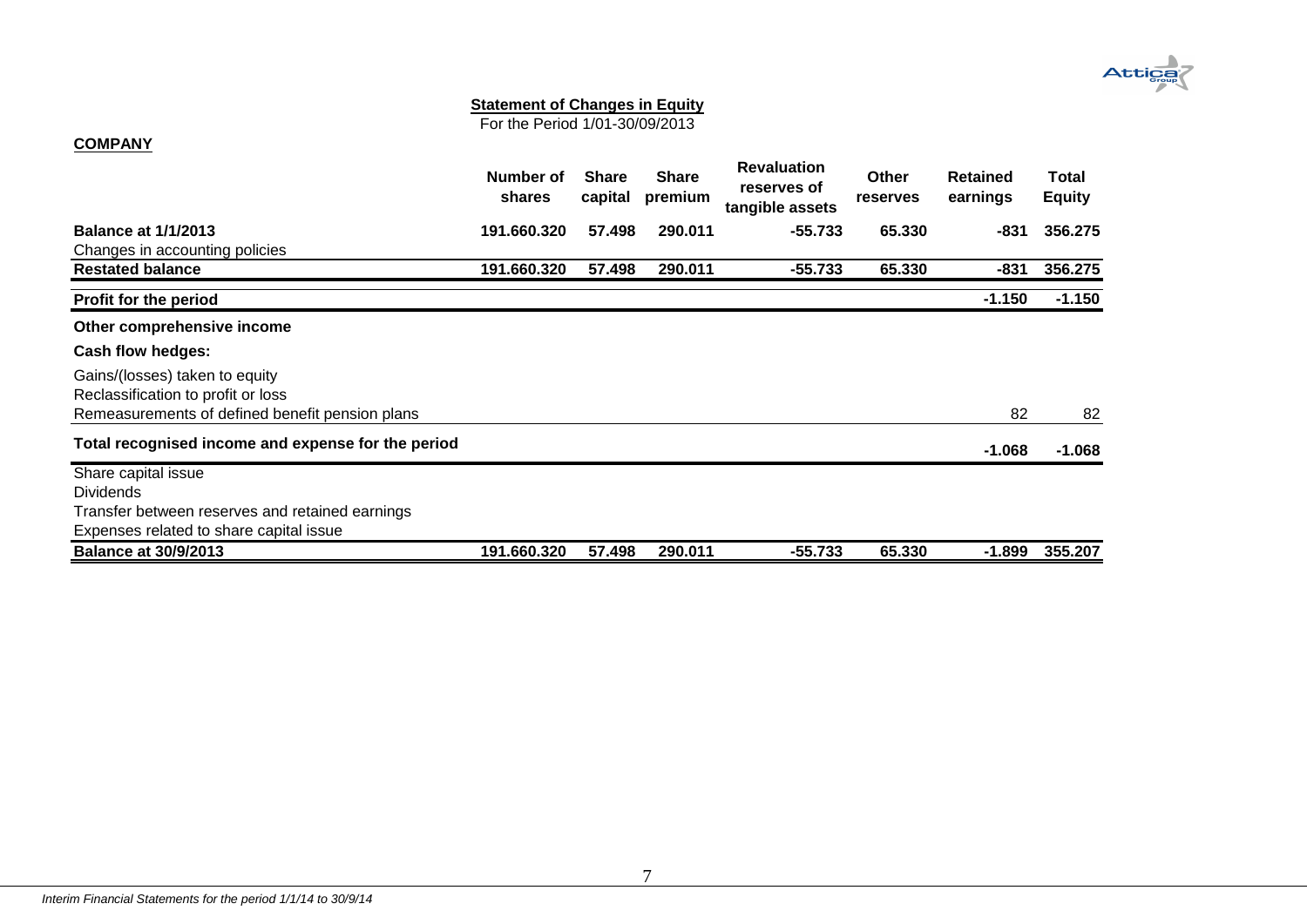

### **CASH FLOW STATEMENT**

For the period 1/1-30/9 2014 & 2013

|                                                                    | <b>GROUP</b>  |               | <b>COMPANY</b> |               |
|--------------------------------------------------------------------|---------------|---------------|----------------|---------------|
|                                                                    | 1/1-30/9/2014 | 1/1-30/9/2013 | 1/1-30/9/2014  | 1/1-30/9/2013 |
| <b>Cash flow from Operating Activities</b>                         |               |               |                |               |
| Profit/(Loss) Before Taxes                                         | 6.238         | 4.214         | 1.434          | $-1.150$      |
| <b>Adjustments for:</b>                                            |               |               |                |               |
| Depreciation & amortization                                        | 18.132        | 19.027        | 23             | 61            |
| Deferred tax expense                                               |               |               |                |               |
| Provisions                                                         | 506           | 1.141         | 7              | 7             |
| Foreign exchange differences                                       | 1.440         | $-916$        | 1              |               |
| Net (profit)/Loss from investing activities                        | $-484$        | $-226$        | $-1.972$       |               |
| Interest and other financial expenses                              | 10.523        | 10.165        | 1              | 1             |
| Plus or minus for Working Capital changes:                         |               |               |                |               |
| Decrease/(increase) in Inventories                                 | 1             | 1.062         |                |               |
| Decrease/(increase) in Receivables                                 | $-14.672$     | $-23.326$     | 30             | 977           |
| (Decrease)/increase in Payables (excluding banks)<br>Less:         | 8.721         | 10.016        | $-101$         | 74            |
| Interest and other financial expenses paid                         | $-9.582$      | $-10.335$     | -1             | $-1$          |
| Taxes paid                                                         | $-137$        | $-38$         |                |               |
| Total cash inflow/(outflow) from operating activities (a)          | 20.686        | 10.784        | $-578$         | $-31$         |
| <b>Cash flow from Investing Activities</b>                         |               |               |                |               |
| Acquisition of subsidiaries, associated companies, joint ventures  |               |               |                |               |
| and other investments                                              |               |               |                |               |
| Purchase of tangible and intangible assets                         | $-37.670$     | $-101$        |                |               |
| Proceeds from sale of tangible and intangible assets               |               | 54.000        |                |               |
| Share capital return from subsidiaries                             |               |               | 20.494         |               |
| Interest received                                                  | 185           | 148           | 9              |               |
| Dividends received                                                 |               |               |                | 699           |
| Increase in capital and additional paid-in capital of subsidiaries |               |               | $-17.674$      |               |
| Total cash inflow/(outflow) from investing activities (b)          | $-37.485$     | 54.047        | 2.829          | 699           |
| <b>Cash flow from Financing Activities</b>                         |               |               |                |               |
| Proceeds from issue of Share Capital                               |               |               |                |               |
| Expenses related to share capital increase                         |               |               |                |               |
| Proceeds from Borrowings                                           | 75.000        |               |                |               |
| Proceeds from subsidiaries capital return                          |               |               |                |               |
| Payments of Borrowings                                             | -48.844       | $-49.716$     |                |               |
| Payments of finance lease liabilities                              |               | $-2$          |                |               |
| Capital return to shareholders                                     |               |               |                |               |
| Advances for SCI                                                   |               |               |                |               |
| Proceeds from issuance of ordinary shares of subsidiary            |               |               |                |               |
| Total cash inflow/(outflow) from financing activities (c)          | 26.156        | $-49.718$     | $\pmb{0}$      | 0             |
| Net increase/(decrease) in cash and cash equivalents               |               |               |                |               |
| $(a)+(b)+(c)$                                                      | 9.357         | 15.113        | 2.251          | 668           |
| Cash and cash equivalents at beginning of period                   | 24.886        | 16.001        | 662            | 323           |
| Exchange differences in cash and cash equivalents                  | $-1.411$      | 62            |                |               |
| Cash and cash equivalents at end of period                         | 32.832        | 31.176        | 2.913          | 991           |

The method used for the preparation of the above Cash Flow Statement is the Indirect Method.

<span id="page-8-0"></span>The accompanying notes are an integral part of these Interim Financial Statements.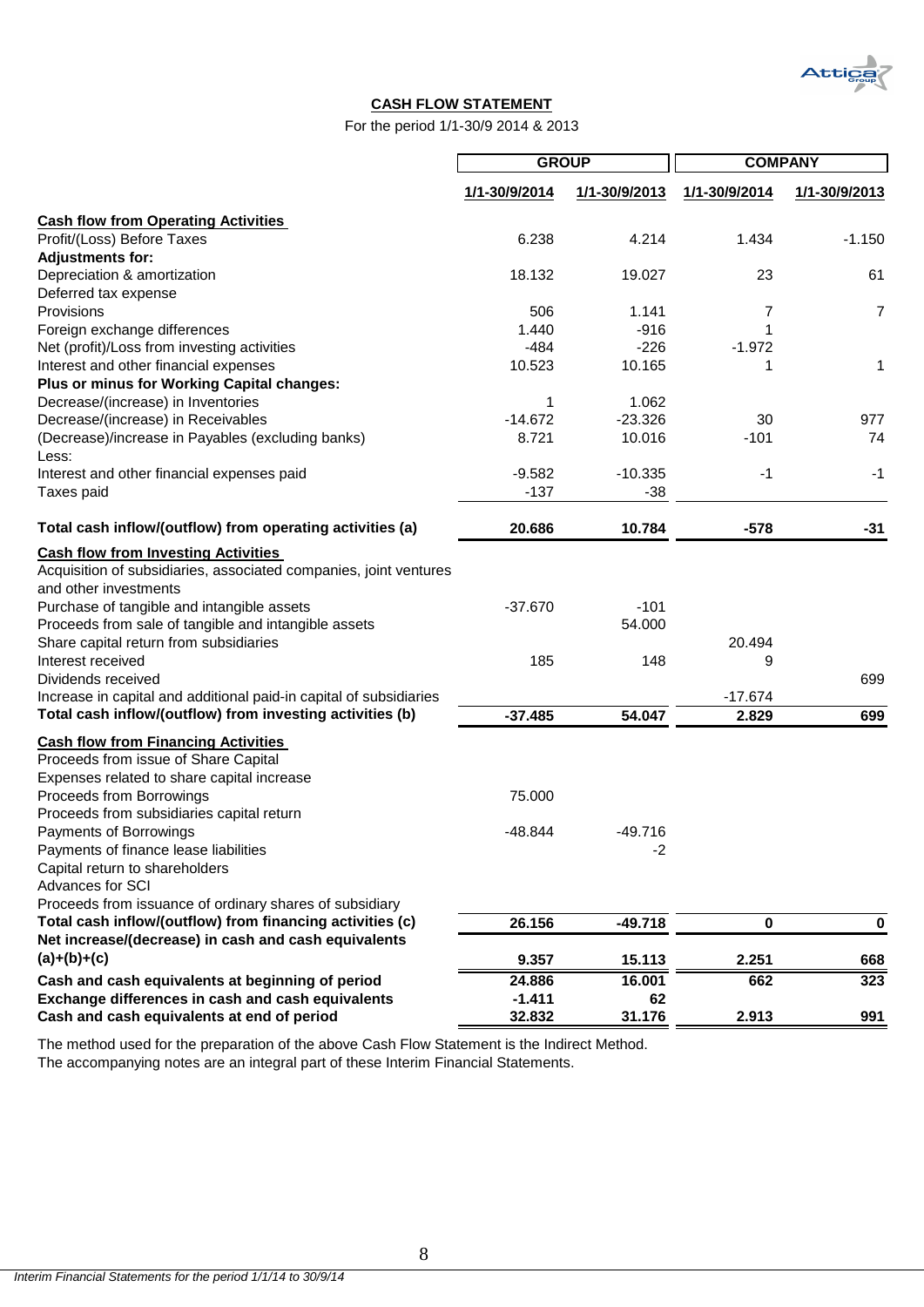

# **Notes to the Financial Statements**

# <span id="page-9-1"></span><span id="page-9-0"></span>**1. General information**

ATTICA HOLDINGS S.A. ("ATTICA GROUP") is a Holding Company and as such does not have trading activities of its own. The Company, through its subsidiaries, mainly operates in passenger shipping.

The headquarters of the Company are in Athens, Greece, 123-125, Syngrou Avenue & 3, Torva Street, 11745.

The number of employees, at period end, was 2 for the parent company and 1.108 for the Group, while at 30<sup>th</sup> September, 2013 was 2 and 1.141 respectively.

Attica Holdings S.A. shares are listed in the Athens Stock Exchange under the ticker symbol ATTICA.

The corresponding ticker symbol for Bloomberg is ATTICA GA and for Reuters is EPA.AT.

The total number of common registered voting shares outstanding as at 30<sup>th</sup> September 2014 was 191.660.320. The total market capitalization was Euro 99.280 thousand approximately.

The financial statements of Attica Holdings S.A. are included, using the full consolidation method, in the consolidated financial statements of MARFIN INVESTMENT GROUP HOLDINGS S.A. which is registered in Greece and whose total participation in the company (directly & indirectly), was 89,38%.

The interim financial statements of the Company and the Group for the period ending at  $30<sup>th</sup>$ September, 2014 were approved by the Board of Directors on 19<sup>th</sup> November, 2014.

*Due to rounding there may be minor differences in some amounts.*

# <span id="page-9-2"></span>**2. Basic accounting policies**

Condensed interim financial statements comprise limited scope of information as compared to that presented in the annual financial statements. The Group has adopted all the new Standards and Interpretations, whose implementation is mandatory for the years starting as at 1st January, 2014.

Paragraph 2.1 presents the Standards, Amendments to the Standards and Interpretations that are effective and have been adopted by the E.U.

Paragraph 2.2 presents the Standards, Amendments to the Standards and Interpretations that have not been adopted by the E.U.

Therefore, the attached interim Financial Statements should be read in line with the publicized annual Financial Statements as of 31st December, 2013 that include a full analysis of the accounting policies and valuation methods used.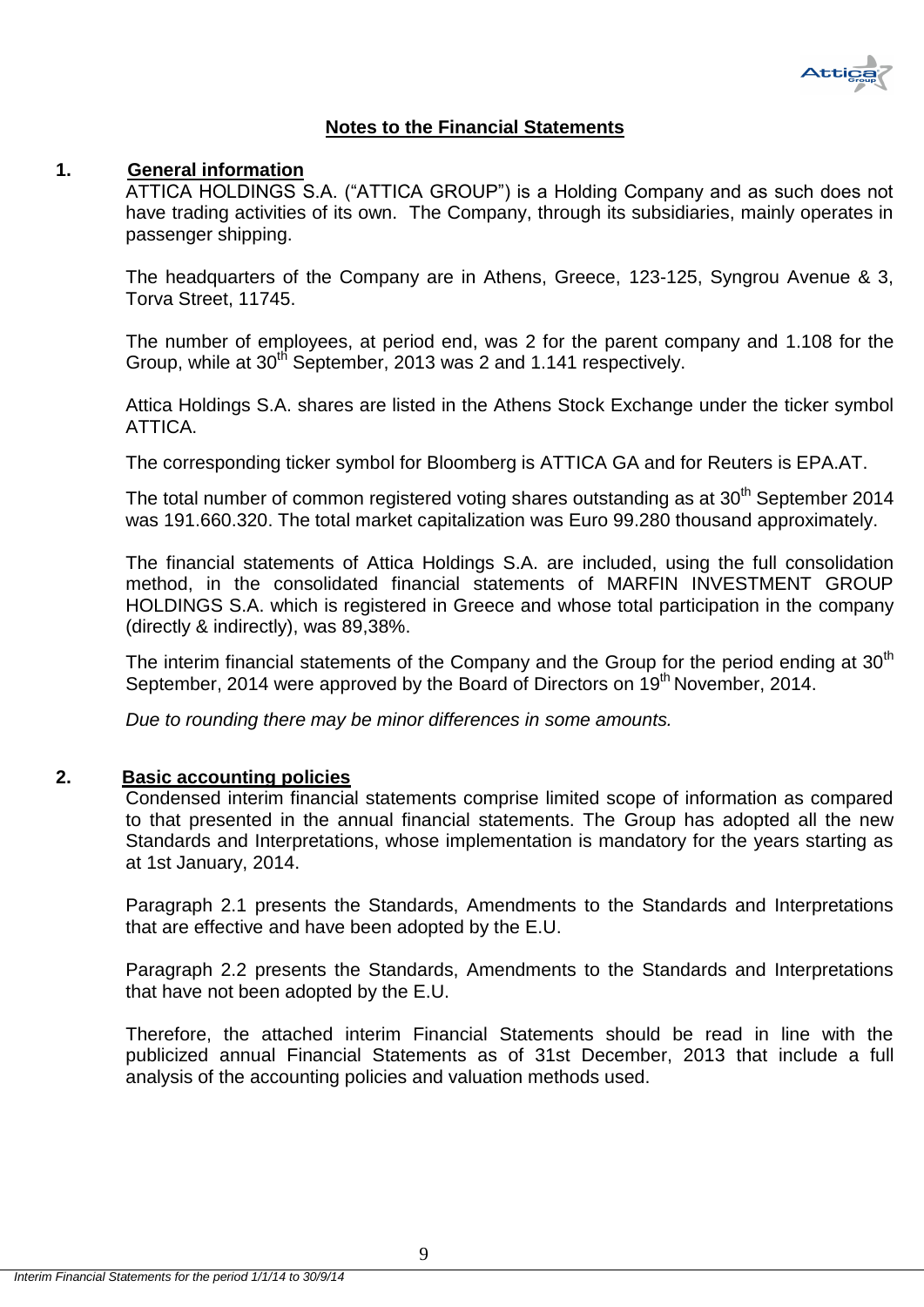

# 2.1. New Standards, Interpretations, Revisions and Amendments to existing Standards that are effective and have been adopted by the European Union

The following amendments and interpretations of the IFRS have been issued by IASB and their application is mandatory from or after 01.01.2014.

# **• IFRS 10 "Consolidated Financial Statements", IFRS 11 "Joint Arrangements" and IFRS 12 "Disclosure of Interests in Other Entities", IAS 27 "Separate Financial Statements" and IAS 28 "Investments in Associates and Joint Ventures" (effective for annual periods beginning on or after 01.01.2014)**

In May 2011, IASB issued three new Standards, namely IFRS 10, IFRS 11 and IFRS 12. IFRS 10 "Consolidated Financial Statements" sets out a new consolidation method, defining control as the basis under consolidation of all types of entities. IFRS 10 supersedes IAS 27 "Consolidated and Separate Financial Statements" and SIC 12 "Consolidation — Special Purpose Entities". IFRS 11 "Joint Arrangements" sets out the principles regarding financial reporting of joint arrangements participants. IFRS 11 supersedes IAS 31 "Interests in Joint Ventures" and SIC 13 "Jointly Controlled Entities – Non-Monetary Contributions by Venturers". IFRS 12 "Disclosure of Interests in Other Entities" unites, improves and supersedes disclosure requirements for all forms of interests in subsidiaries, under common audit, associates and non-consolidated entities. As a result of these new standards, IASB has also issued the revised IAS 27 entitled IAS 27 "Separate Financial Statements" and revised IAS 28 entitled IAS 28 "Investments in Associates and Joint Ventures". The standards affect the consolidated/separate financial statements.

# **• Transition Guidance: Consolidated Financial Statements, Joint Arrangements and Disclosure of Interests in Other Entities (Amendments to IFRS 10, IFRS 11 and IFRS 12) (effective for annual periods beginning on or after 01.01.2014)**

In June 2012, IASB issued Consolidated Financial Statements, Joint Arrangements and Disclosure of Interests in Other Entities: Transition Guidance (Amendments to IFRS 10, IFRS 11 and IFRS 12) to clarify the transition guidance in IFRS 10 Consolidated Financial Statements. The amendments also provide additional transition relief in IFRS 10, IFRS 11 Joint Arrangements and IFRS 12 Disclosure of Interests in Other Entities, limiting the requirement to provide adjusted comparative information to only the preceding comparative period. Furthermore, for disclosures related to unconsolidated structured entities, the amendments will remove the requirement to present comparative information. The amendments do not affect the consolidated/separate financial statements.

# **• Investment Entities (Amendments to IFRS 10, IFRS 12 and IAS 27) (effective for annual periods beginning on or after 01.01.2014)**

In October 2012, IASB issued Investment Entities (Amendments to IFRS 10, IFRS 12 and IAS 27). The amendments apply to a particular class of business that qualifies as investment entities. The IASB uses the term 'investment entity' to refer to an entity whose business purpose is to invest funds solely for returns from capital appreciation, investment income or both.

An investment entity must also evaluate the performance of its investments on a fair value basis. Such entities could include private equity organizations, venture capital organizations, pension funds, sovereign wealth funds and other investment funds.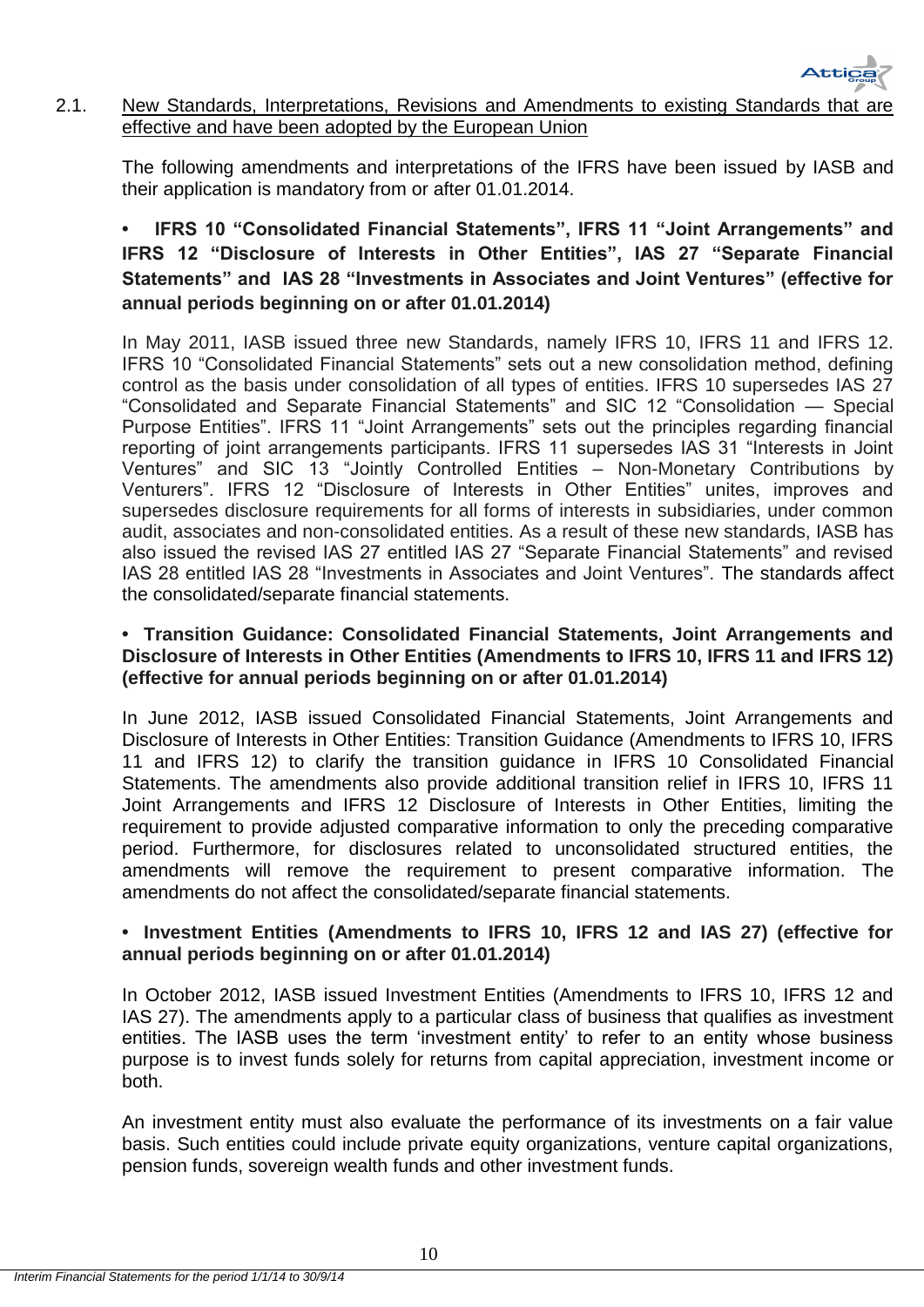

The Investment Entities amendments provide an exception to the consolidation requirements in IFRS 10 and require investment entities to measure particular subsidiaries at fair value through profit or loss, rather than consolidate them. The amendments also set out disclosure requirements for investment entities. The amendments do not affect the consolidated/separate financial statement.

# **• Amendments to IAS 32 "Financial Instruments: Presentation" – Offsetting financial assets and financial liabilities (effective for annual periods beginning on or after 01.01.2014)**

In December 2011, IASB issued amendments to IAS 32 "Financial Instruments: Presentation", which provides clarification on some requirements for offsetting financial assets and liabilities in the statement of financial position. The amendments do not affect the consolidated/separate financial statements.

# **• Amendments to IAS 36 "Impairment of Assets" - Recoverable Amount Disclosures for Non-Financial Assets (effective for annual periods beginning on or after 01.01.2014)**

In May 2013, IASB issued amendments to IAS 36 "Impairment of Assets". These narrowscope amendments address the disclosure of information about the recoverable amount of impaired assets if that amount is based on fair value less costs of disposal. The amendments do not affect the consolidated/separate financial statements.

# • **Amendments to IAS 39 "Financial Instruments: Recognition and Measurement" - Novation of Derivatives and Continuation of Hedge Accounting (effective for annual periods beginning on or after 01.01.2014)**

In June 2013, IASB issued amendments to IAS 39 "Financial Instruments: Recognition and Measurement". The narrow-scope amendments will allow hedge accounting to continue in a situation where a derivative, which has been designated as a hedging instrument, is novated to effect clearing with a central counterparty as a result of laws or regulation, if specific conditions are met. Similar relief will be included in IFRS 9 Financial Instruments. The amendments do not affect the consolidated/separate financial statements.

# **• IFRIC 21 "Levies" (effective for annual periods beginning on or after 01.01.2014)**

In May 2013, the IASB issued IFRIC 21. IFRIC 21 provides guidance on when a company recognises a liability for a levy imposed by the state in its Financial Statements. IFRIC 21 is an interpretation of IAS 37 "Provisions, Contingent Liabilities and Contingent Assets". IAS 37 sets out criteria for the recognition of a liability, one of which is the present obligation resulting from a past event, known as an obligating event. This interpretation indicates that the obligating event is the activity that triggers the payment of the levy in accordance with the relevant legislation. The amendments do not affect the consolidated/separate financial statements.

<span id="page-11-0"></span>2.2. New Standards and Interpretations that have not been applied yet or have not been adopted by the European Union

# **IFRS 9 "Financial Instruments" (effective for annual periods starting on or after 01/01/2018)**

In July 2014, the IAB issued the final version of IFRS 9.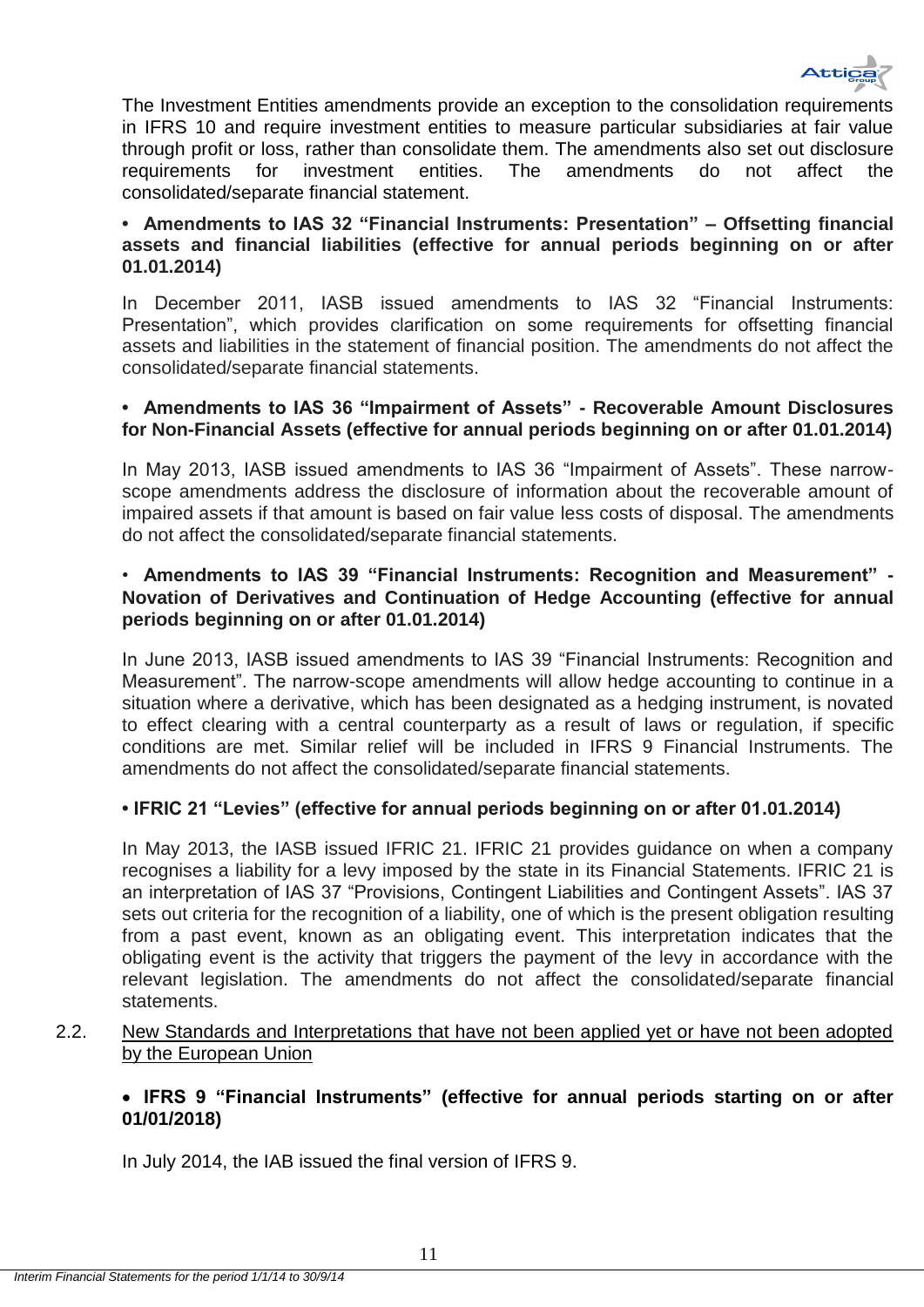

This version brings together the classification and measurement, impairment and hedge accounting models and presents a new expected loss impairment model and limited amendments to classification and measurement for financial assets. The Group will examine the impact of the above on its Financial Statements, though it is not expected to have any. The above have not been adopted by the European Union.

# **IFRS 14 "Regulatory Deferral Accounts" (effective for annual periods starting on or after 01/01/2016)**

In January 2014, the IASB issued a new standard, IFRS 14. The aim of this interim Standard is to enhance the comparability of financial reporting by entities that are engaged in rateregulated activities. Many countries have industry sectors that are subject to rate regulation, whereby governments regulate the supply and pricing of particular types of activity by private entities. The Group will examine the impact of the above on its Financial Statements, though it is not expected to have any. The above have not been adopted by the European Union.

# **IFRS 15 "Revenue from Contracts with Customers" (effective for annual periods starting on or after 01/01/2017)**

In May 2014, the IASB issued a new standard, IFRS 15. The Standard fully converges with the requirements for the recognition of revenue in both IFRS and US GAAP. The new standard will supersede IAS 11 "Construction Contracts", IAS 18 "Revenue" and several revenue related interpretations. The Group will examine the impact of the above on its Financial Statements, though it is not expected to have any. The above have not been adopted by the European Union.

# **Annual Improvements cycle 2010-2012 (effective for annual periods starting on or after 01/07/2014)**

In December 2013, the IASB issued Annual Improvements to IFRSs 2010-2012 Cycle, a collection of amendments to IFRSs, in response to eight issues addressed during the 2010- 2012 cycle. The amendments are effective for annual periods beginning on or after 1 July 2014, although entities are permitted to apply them earlier. The issues included in this cycle are the following: IFRS 2: Definition of 'vesting condition', IFRS 3: Accounting for contingent consideration in a business combination, IFRS 8: Aggregation of operating segments, IFRS 8: Reconciliation of the total of the reportable segments' assets to the entity's assets, IFRS 13: Short-term receivables and payables, IAS 7: Interest paid that is capitalised, IAS 16/IAS 38: Revaluation method—proportionate restatement of accumulated depreciation and IAS 24: Key management personnel. The Group will examine the impact of the above on its consolidated/separate Financial. The above have not been adopted by the European Union.

# **Annual Improvements cycle 2011-2013 (effective for annual periods starting on or after 01/07/2014)**

 $\bullet$ 

In December 2013, the IASB issued Annual Improvements to IFRSs 2011-2013 Cycle, a collection of amendments to IFRSs, in response to four issues addressed during the 2011- 2013 cycle. The amendments are effective for annual periods beginning on or after 1 July 2014, although entities are permitted to apply them earlier.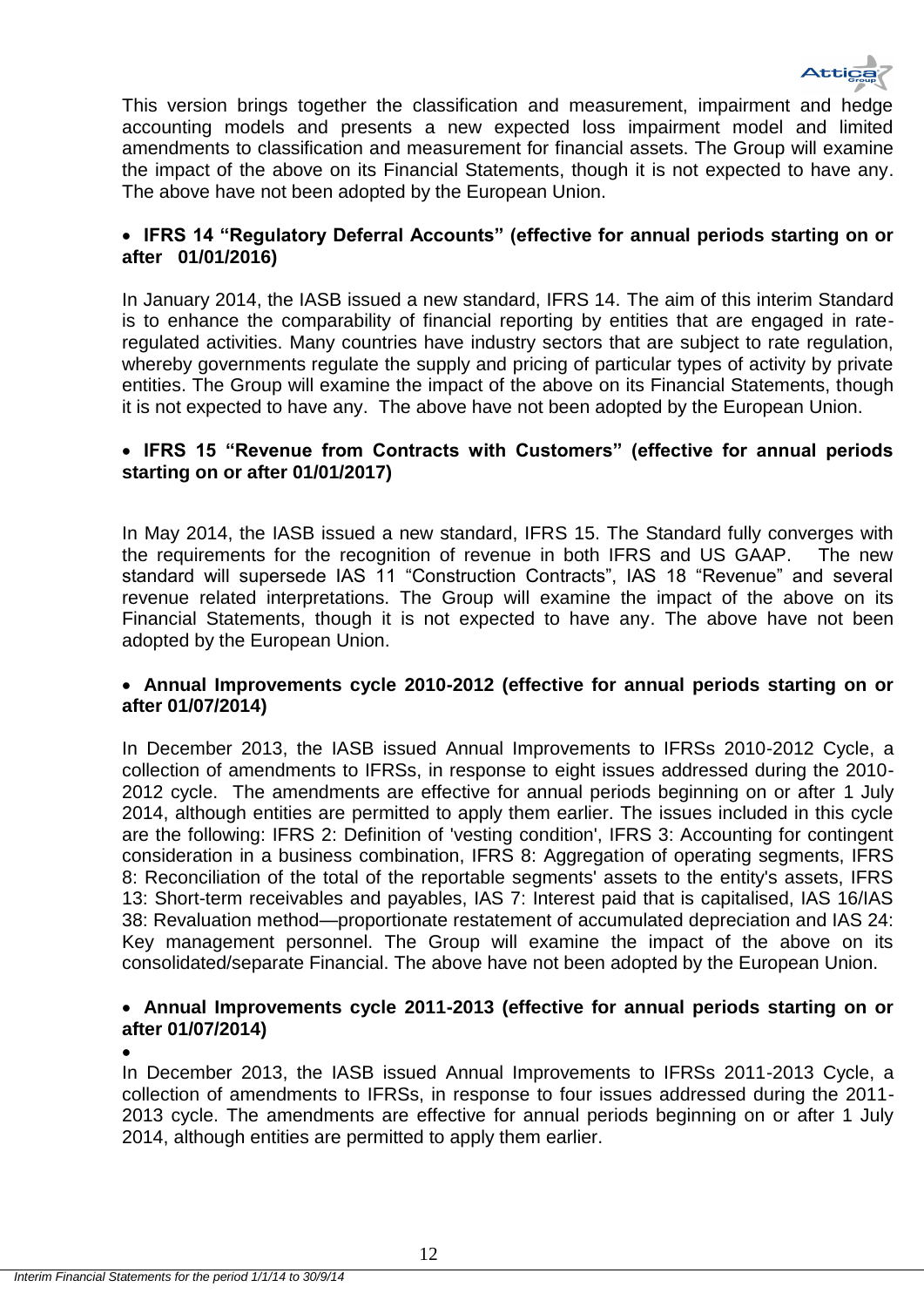

The issues included in this cycle are the following: IFRS 1: Meaning of effective IFRSs, IFRS 3: Scope exceptions for joint ventures; IFRS 13: Scope of paragraph 52 (portfolio exception); and IAS 40: Clarifying the interrelationship of IFRS 3 Business Combinations and IAS 40 Investment Property when classifying property as investment property or owner-occupied property. The Group will examine the impact of the above on its Financial Statements, though it is not expected to have any. The above have not been adopted by the European Union.

# **Annual Improvements cycle 2012-2014 (effective for annual periods starting on or after 01/01/2016)**

In September 2014, the IASB issued Annual Improvements to IFRSs 2012-2012 Cycle, a collection of amendments to IFRSs, in response to four issues addressed during the 2012- 2014 cycle. The amendments are effective for annual periods beginning on or after 1 January 2016, although entities are permitted to apply them earlier. The issues included in this cycle are the following: IFRS 5: Changes in methods of disposal, IFRS 7: Servicing Contracts and Applicability of the amendments to IFRS 7 to Condensed Interim Financial Statements, IAS 19: Discount rate: regional market, and IAS 34: Disclosure of information elsewhere in the interim financial report. The Group will examine the impact of the above on its Financial Statements, though it is not expected to have any. The above have not been adopted by the European Union.

# **[Defined Benefit Plans: Employee Contributions](http://www.ifrs.org/Current-Projects/IASB-Projects/Defined-Benefit-Plans-Employee-Contributions/Pages/IAS-19-Employee-Benefits.aspx) (Amendments to IAS 19) (effective for annual periods starting on or after 01/07/2014)**

In November 2013, the IASB published narrow scope amendments to IAS 19 "Employee Benefits" entitled Defined Benefit Plans: Employee Contributions (Amendments to IAS 19). The narrow scope amendments apply to contributions from employees or third parties to defined benefit plans. The objective of the amendments is to simplify the accounting for contributions that are independent of the number of years of employee service, for example, employee contributions that are calculated according to a fixed percentage of salary. The Group will examine the impact of the above on its Financial Statements, though it is not expected to have any. The above have not been adopted by the European Union.

# **Amendment to IAS 27: "Equity Method in Separate Financial Statements» (effective for annual periods starting on or after 01/01/2016)**

In August 2014, the IASB published narrow scope amendments to IAS 27 "Equity Method in Separate Financial Statements ". Under the amendments, entities are permitted to use the equity method to account for investments in subsidiaries, joint ventures and associates in their separate Financial Statements – an option that was not effective prior to the issuance of the current amendments. The Group will examine the impact of the above on its Financial Statements, though it is not expected to have any. The above have not been adopted by the European Union.

# **Amendments to IFRS 10 and IAS 28: "Sale or Contribution of Assets between an Investor and its Associate or Joint Venture" (effective for annual periods starting on or after 01/01/2016)**

In September 2014, the IASB published narrow scope amendments to IFRS 10 and IAS 28 "Sale or Contribution of Assets between an Investor and its Associate or Joint Venture".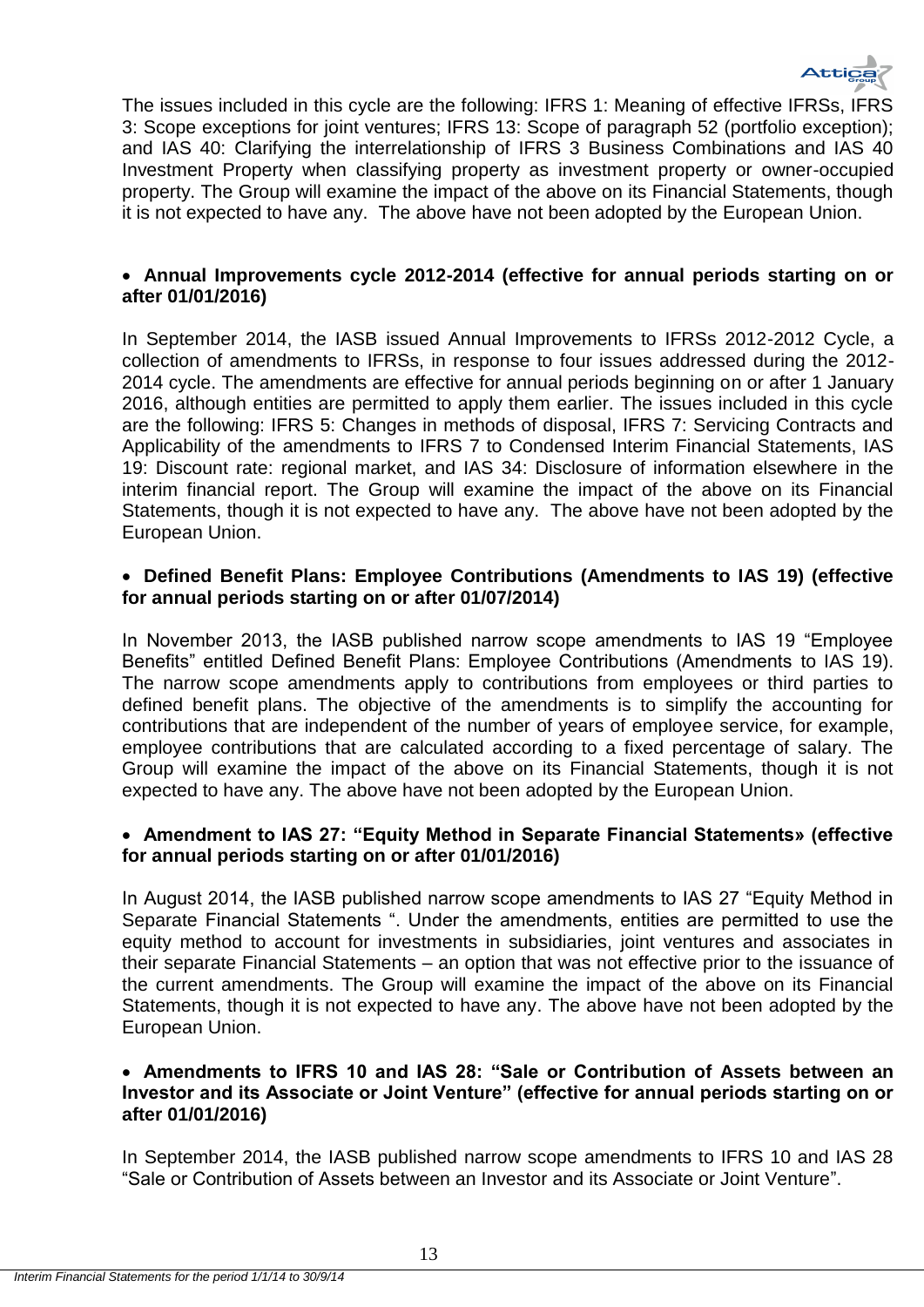

The amendments will be applied by entities prospectively in respect of sales or contribution of assets performed in the annual periods starting on or after 01/01/2016. Earlier application is permitted, given that this fact is relatively disclosed in the financial Statements. The Group will examine the impact of the above on its Financial Statements, though it is not expected to have any. The above have not been adopted by the European Union.

# **Amendments to IAS 16 and IAS 38: Clarification of Acceptable Methods of Depreciation and Amortisation (effective for annual periods starting on or after 01/01/2016)**

In May 2014, the IASB published amendments to IAS 16 and IAS 38. IAS 16 and IAS 38 both establish the principle for the basis of depreciation and amortisation as being the expected pattern of consumption of the future economic benefits of an asset. The IASB has clarified that the use of revenue-based methods to calculate the depreciation of an asset is not appropriate because revenue generated by an activity that includes the use of an asset generally reflects factors other than the consumption of the economic benefits embodied in the asset. The Group will examine the impact of the above on its Financial Statements, though it is not expected to have any. The above have not been adopted by the European Union.

# **Amendments to IFRS 11: Accounting for Acquisitions of Interests in Joint Operations (effective for annual periods starting on or after 01/01/2016)**

In May 2014, the IASB issued amendments to IFRS 11. The amendments add new guidance on how to account for the acquisition of an interest in a joint operation that constitutes a business and specify the appropriate accounting treatment for such acquisitions. The Group will examine the impact of the above on its Financial Statements, though it is not expected to have any. The above have not been adopted by the European Union.

# <span id="page-14-0"></span>**3. Financial risk management**

# <span id="page-14-1"></span>3.1. Financial risk factors

The Group is exposed to a series of financial risks, including market risk (unexpected volatility of exchange rates and interest rates) and credit risk. Consequently, the Group uses a risk management program which seeks to minimize potential adverse effects.

Risk management relates to identifying, evaluating and hedging financial risks. The Group's policy is not to undertake any transactions of a speculative nature.

The Group's financial instruments consist mainly of deposits with banks, receivables and payables, loans, repos, finance leases and derivatives.

# <span id="page-14-2"></span>3.1.1. Foreign currency risk

The functional currency of the Group is EURO.

The Group is not exposed to foreign currency risk anymore due to the fact that at 5.9.2014 paid in U.S. Dollars the liability of the credit agreement with Daewoo Shipbuilding and Marine Engineering Co. Ltd. (DSME), Korea for the acquisition of the car-passenger ferry Blue Star Patmos.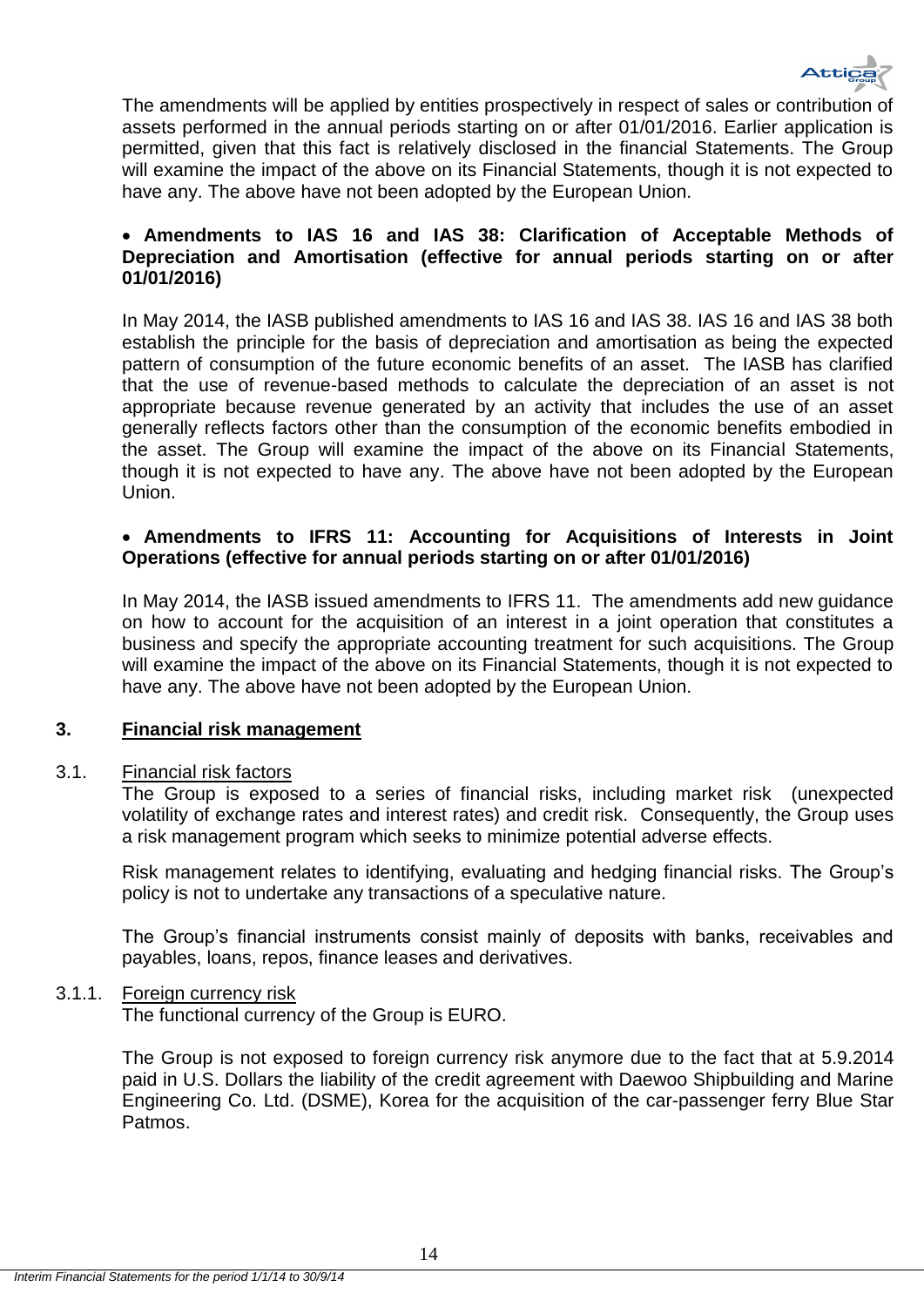

#### **TABLE OF FINANCIAL ASSETS AND LIABILITIES**

#### **GROUP**

|                              |            | 30/9/2014  |              |                              | 31/12/2013 |              |
|------------------------------|------------|------------|--------------|------------------------------|------------|--------------|
|                              | <b>EUR</b> | <b>USD</b> | <b>OTHER</b> | <b>EUR</b>                   | <b>USD</b> | <b>OTHER</b> |
| <b>Notional amounts</b>      |            |            |              |                              |            |              |
| <b>Financial assets</b>      | 32.065     | 766        |              | 20.514                       | 4.371      | 1            |
| <b>Financial liabilities</b> |            |            |              | $\qquad \qquad \blacksquare$ | $-35.240$  |              |
| Short-term exposure          | 32.065     | 766        |              | 20.514                       | $-30.869$  | 1            |
| <b>COMPANY</b>               |            | 30/9/2014  |              |                              | 31/12/2013 |              |
|                              | <b>EUR</b> | <b>USD</b> | <b>OTHER</b> | <b>EUR</b>                   | <b>USD</b> | <b>OTHER</b> |
| <b>Notional amounts</b>      |            |            |              |                              |            |              |
| <b>Financial assets</b>      | 2.221      |            |              | 662                          |            |              |
| <b>Financial liabilities</b> |            |            |              |                              |            |              |
| <b>Short-term exposure</b>   | 2.221      |            |              | 662                          |            |              |

The table below presents the sensitivity of the period's result and owner's equity to a reasonable change in the interest rate equal to +/-10% in relation to the financial assets, financial liabilities and the transactional currency USD/EURO and GBP/EURO.

| <b>GROUP</b>                              | Sensitivity factor |           |     | Sensitivity factor |          | Sensitivity factor |     | Sensitivity factor |
|-------------------------------------------|--------------------|-----------|-----|--------------------|----------|--------------------|-----|--------------------|
|                                           | 10%                | $-10%$    | 10% | $-10%$             | 10%      | $-10%$             | 10% | $-10%$             |
|                                           |                    | 30/9/2014 |     |                    |          | 31/12/2013         |     |                    |
|                                           | <b>USD</b>         |           |     | <b>GBP</b>         |          | <b>USD</b>         |     | <b>GBP</b>         |
|                                           |                    |           |     |                    |          |                    |     |                    |
| Profit for the fiscal year (before taxes) | 70                 | -70       |     |                    | $-2.807$ | 2.807              |     |                    |
| Net position                              | 70                 | $-70$     |     |                    | $-2.807$ | 2.807              |     |                    |
| <b>COMPANY</b>                            | Sensitivity factor |           |     | Sensitivity factor |          | Sensitivity factor |     | Sensitivity factor |
|                                           | 10%                | $-10%$    | 10% | $-10%$             | 10%      | $-10%$             | 10% | $-10%$             |
|                                           |                    | 30/9/2014 |     |                    |          | 31/12/2013         |     |                    |
|                                           | <b>USD</b>         |           |     | <b>GBP</b>         |          | <b>USD</b>         |     | <b>GBP</b>         |
|                                           |                    |           |     |                    |          |                    |     |                    |
| Profit for the fiscal year (before taxes) |                    |           |     |                    |          |                    |     |                    |
| Net position                              |                    |           |     |                    |          |                    |     |                    |
|                                           |                    |           |     |                    |          |                    |     |                    |

Moreover, the Group is affected by the exchange rates to the extent that the fuel oil purchased for the operation of the vessels are traded internationally in U.S. Dollars.

### <span id="page-15-0"></span>3.1.2. Liquidity risk

Prudent liquidity risk management implies sufficient cash and availability of necessary available funding sources.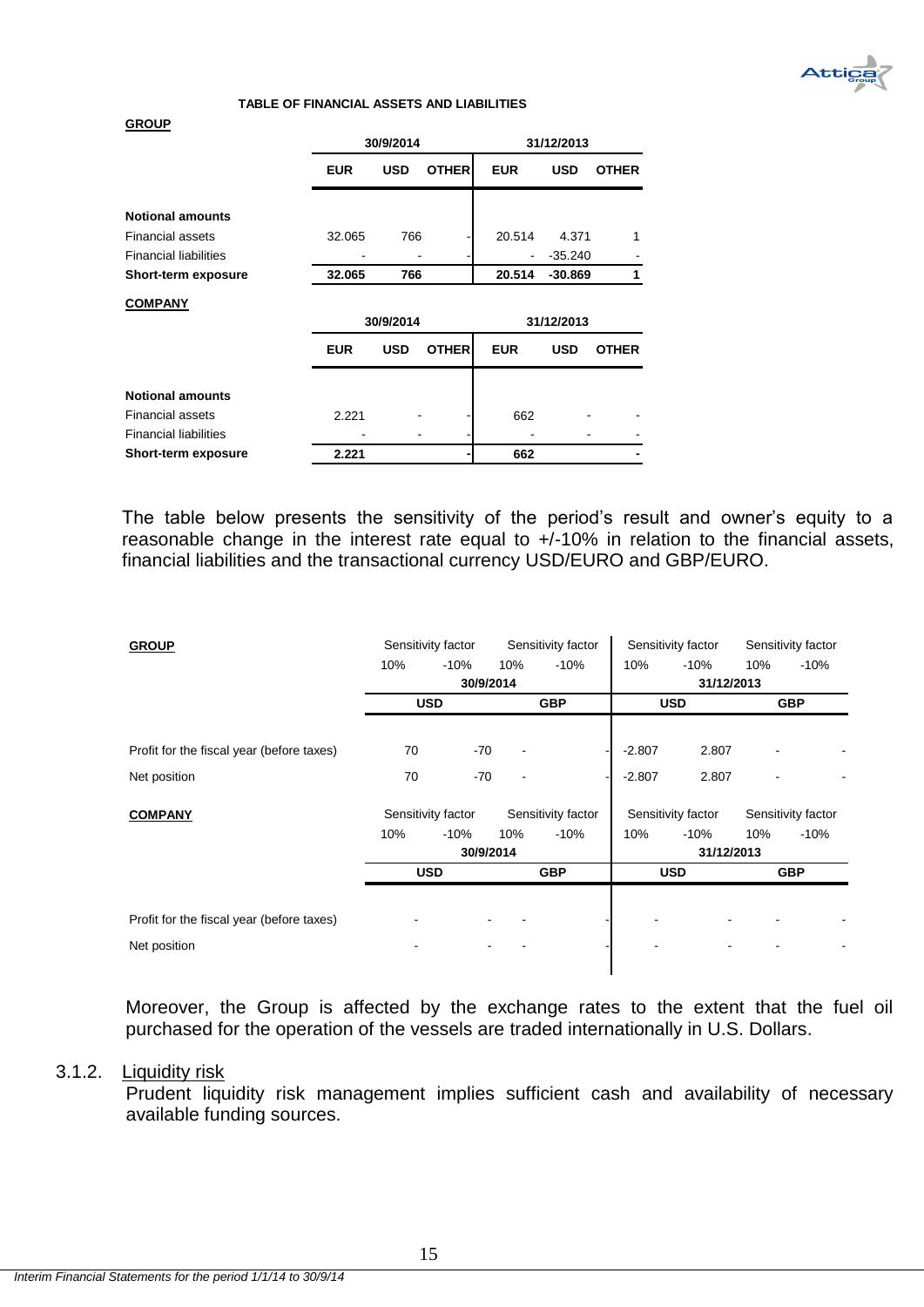

The Group is managing its liquidity requirements on a daily basis through a systematic monitoring οf its short and long term financial liabilities and of the payments that are made on a daily basis.

Furthermore, the Group constantly monitors the maturity of its receivables and payables, in order to retain a balance of its capital employed and its flexibility via its bank credit worthiness.

The maturity of the financial liabilities as of 30.09.2014 and 31.12.2013 of the Group and the Company is analyzed as follows:

|                                  |                        |                | <b>GROUP</b><br>30/9/2014 |                   |  |  |  |  |  |  |
|----------------------------------|------------------------|----------------|---------------------------|-------------------|--|--|--|--|--|--|
|                                  | Short-term             |                |                           | Long-term         |  |  |  |  |  |  |
|                                  | <b>Within 6 months</b> | 6 to 12 months | 1 to 5 years              | more than 5 years |  |  |  |  |  |  |
| Long-term borrowing              | 5.901                  | 5.900          | 197.742                   | 100.538           |  |  |  |  |  |  |
| Trade payables                   | 33.588                 |                |                           |                   |  |  |  |  |  |  |
| Other short-term liabilities     | 18.868                 |                | 13.000                    |                   |  |  |  |  |  |  |
| Short-term borrowing             |                        |                |                           |                   |  |  |  |  |  |  |
| Derivative financial instruments | 119                    |                |                           |                   |  |  |  |  |  |  |
| Total                            | 58.476                 | 5.900          | 210.742                   | 100.538           |  |  |  |  |  |  |
|                                  | 31/12/2013             |                |                           |                   |  |  |  |  |  |  |
|                                  | Short-term             |                |                           | Long-term         |  |  |  |  |  |  |
|                                  | Within 6 months        | 6 to 12 months | 1 to 5 years              | more than 5 years |  |  |  |  |  |  |
| Long-term borrowing              |                        |                | 22.521                    | 45.927            |  |  |  |  |  |  |
| Trade payables                   | 24.274                 |                |                           |                   |  |  |  |  |  |  |
| Other short-term liabilities     | 49.324                 |                | 13.000                    |                   |  |  |  |  |  |  |
| Short-term borrowing             | 221.492                |                |                           |                   |  |  |  |  |  |  |
| <b>Total</b>                     | 295.090                |                | 35.521                    | 45.927            |  |  |  |  |  |  |
|                                  | <b>COMPANY</b>         |                |                           |                   |  |  |  |  |  |  |
|                                  |                        |                | 30/9/2014                 |                   |  |  |  |  |  |  |
|                                  | Short-term             |                |                           | Long-term         |  |  |  |  |  |  |
|                                  | Within 6 months        | 6 to 12 months | 1 to 5 years              | more than 5 years |  |  |  |  |  |  |
| Trade payables                   | 8                      |                |                           |                   |  |  |  |  |  |  |
| Other short-term liabilities     | 155                    |                | 13.000                    |                   |  |  |  |  |  |  |
| <b>Total</b>                     | 163                    |                | 13.000                    |                   |  |  |  |  |  |  |
|                                  |                        |                | 31/12/2013                |                   |  |  |  |  |  |  |
|                                  | Short-term             |                |                           | Long-term         |  |  |  |  |  |  |
|                                  | Within 6 months        | 6 to 12 months | 1 to 5 years              | more than 5 years |  |  |  |  |  |  |
| Trade payables                   | 38                     |                |                           |                   |  |  |  |  |  |  |
| Other short-term liabilities     | 194                    |                | 13.000                    |                   |  |  |  |  |  |  |
| Total                            | 232                    |                | 13.000                    |                   |  |  |  |  |  |  |

As shown in the table above, the total borrowings of the Group at 30.09.2014 amounted to Euro 310.081 thousand.

On 6.8.2014 the Group agreed with the entirety of the Group's lenders for the full and longterm refinancing of existing loans. On the basis of the above agreement, the table above presents the classification of the Group's short-terms and long-terms borrowings.

In parallel with the above, according to the refinancing agreement, funds managed by Fortress Investment Group ("Fortress") invest Euro 75mln in Attica Group.

As per the agreement, Fortress has fully subscribed to the issuance by the 100% subsidiary company Blue Star Ferries Maritime SA, of five-year redeemable secured bond loans of up to Euro 75 million in total and more precisely of: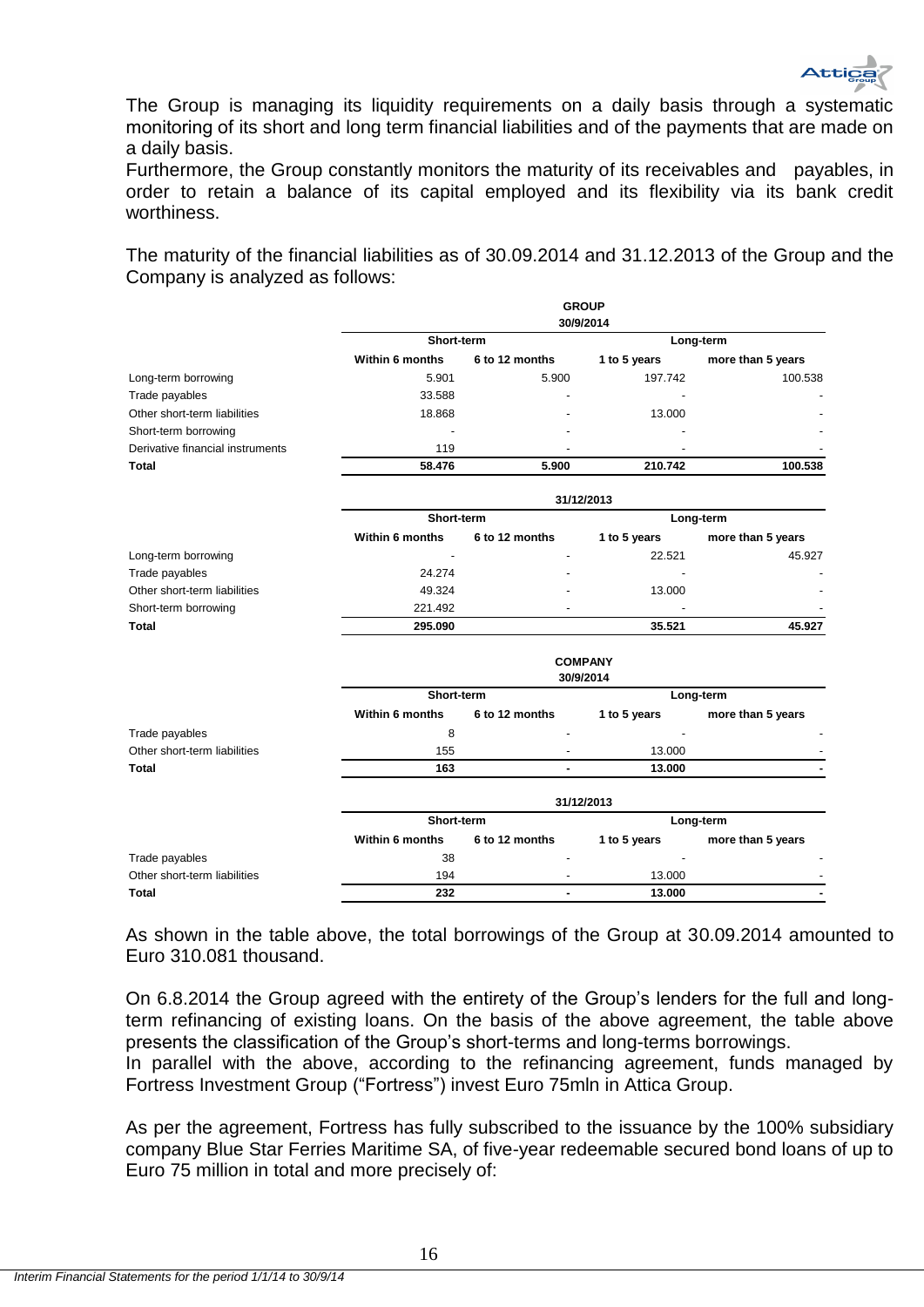

- i) a common bond loan of Euro 25mln and
- ii) a bond loan, Euro 50mln, exchangeable in part or in whole with bonds of parent company Attica convertible in new shares of Attica through the issuance from the latter of a convertible bond loan, Euro 50mln.

# <span id="page-17-0"></span>**4. Fair value of financial instruments**

The Group uses the following hierarchy in order to define and disclose the fair value of financial instruments per valuation technique:

Level 1 inputs are quoted prices (unadjusted) in active markets for identical assets or liabilities that the entity can access at the measurement date.

Level 2 inputs are inputs other than quoted prices included within Level 1 that are observable for the asset or liability, either directly or indirectly.

Level 3 inputs are unobservable inputs for the asset or liability. Investments are valued at fair value by using valuation techniques in which the data, significantly affect the fair value, are not based on observable market data. This level includes investments, whose determination of fair value is based on unobservable market data (five-year business plan), however, also making use of observable market data to calculate WACC.

Methods used to determine fair value

The method used to determine fair value for financial instruments that are valued using valuation models is described below. These models include the Group's assessments of the assumptions that an investor would use under fair valuation and are selected based on the specific characteristics of each investment.

# **Financial derivatives**

Derivative financial instruments are valued using valuation models based on observable market data. On 30.9.2014, the Group did not hold such instruments.

# **Investments carried at fair value**

Under IAS 27 «Separate Financial Statements» measures its investments holdings in accordance with the requirements of IAS 39 "Financial Instruments: Recognition and Measurement" at fair value. At the end of each reporting period of the financial statements, the Company carries out the calculations required in relation to the fair value of its investments. The investments in respect of its interests (unlisted shares) are valued based on generally accepted valuation models which include data based on both - unobservable factors, and market observable inputs.

The assessment performed to determine the fair value of financial instruments not traded in active markets, focuses both on exogenous and endogenous factors. Consequently, at the end of each reporting period, the Company:

- a) Identifies and assesses the state of the Greek economy
- b) Collects, analyzes and monitors the accounting information on efficiency, using as benchmarks the development of the Company's financial sizes at the end of each reporting period.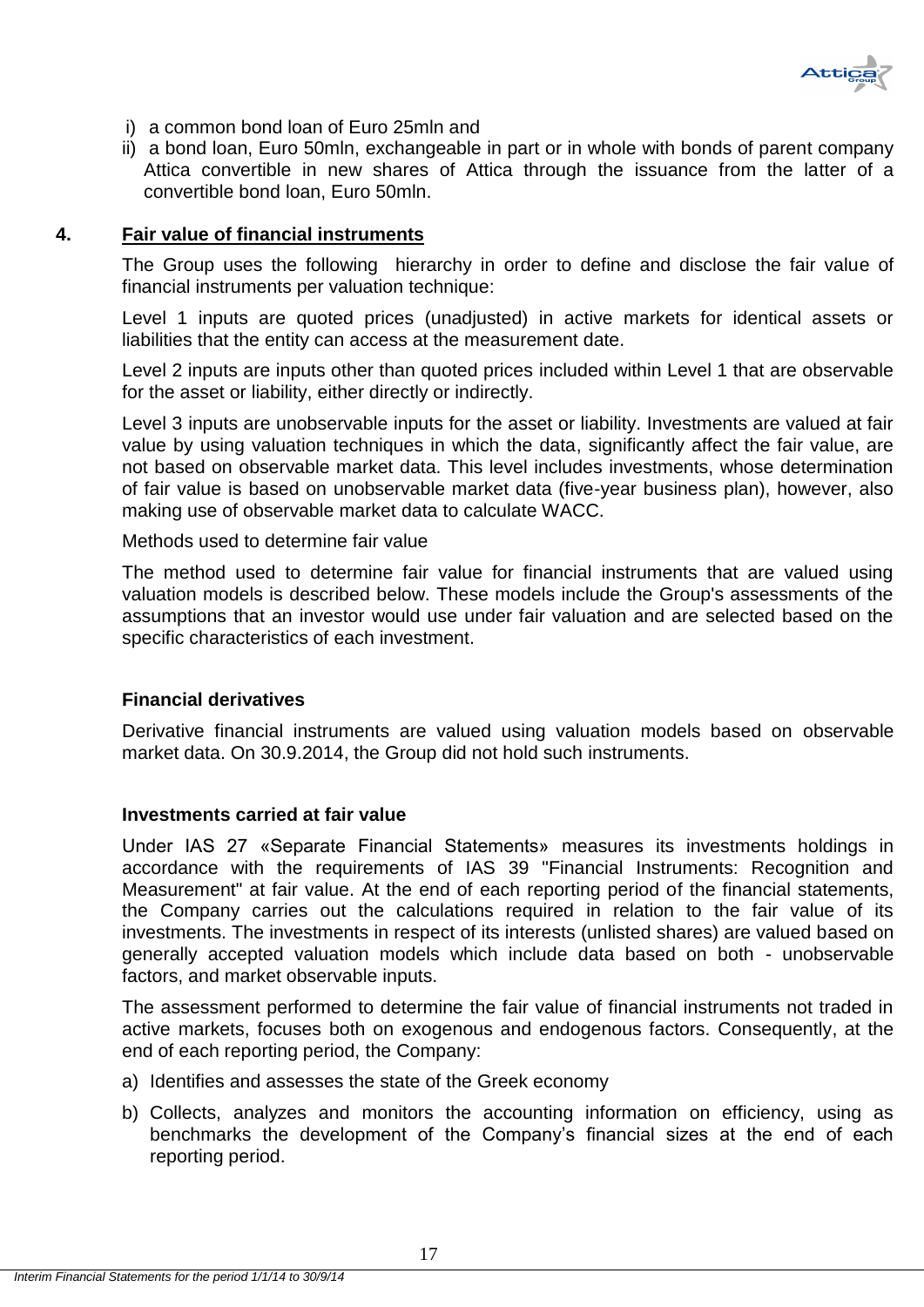

The analysis of these data provides information regarding the level of meeting or not meeting the business objectives and indicates the tendencies regarding the results and the financial performance of the companies at the end of the annual reporting period.

c) Reviews the business conditions and available information and estimates regarding the future development of financial sizes and tendencies.

According to is standard practice, at each interim reporting date of the financial statements, the Company reexamines the business plans assumptions, based on the business plan prepared at the end of the previous annual reporting period, in relation to subsequent financial periods in five-year time.

In case the financial performance of each company during the interim period under examination does not present substantial deviations from the budget of the respective period and, given with the Management's estimates regarding the future development of these financials, redefinition of the original business plan is not considered necessary and the relative calculations for determining fair value are limited to sensitivity analysis on the changes in the weighted average cost of capital. Otherwise, the Management proceeds with detailed redesigning and revision of the existing business plan in order to reflect current economic and business conditions.

Given the aforementioned, at the Group level, there are no financial assets and liabilities carried at fair value.

At the Company level, the following table presents financial assets and liabilities carried at fair value as at 30.09.2014:

|                                                                         | <b>COMPANY</b> |                                            |         |         |  |  |
|-------------------------------------------------------------------------|----------------|--------------------------------------------|---------|---------|--|--|
| Measurement of financial instruments at<br>fair value                   |                | Measurement at fair value as at 30.09.2013 |         |         |  |  |
|                                                                         | 30.9.2014      | Level 1                                    | Level 2 | Level 3 |  |  |
| Investments in subsidiaries<br>Financial assets measured at fair values | 503.128        | ۰                                          | -       | 503.128 |  |  |
| through results                                                         |                | ۰                                          |         |         |  |  |
| Total                                                                   | 503.128        | -                                          | -       | 503 128 |  |  |

The changes in financial instruments classified in Level are presented below as follows:

|                                      | <b>COMPANY</b>                             |           |  |  |
|--------------------------------------|--------------------------------------------|-----------|--|--|
|                                      | Measurement at fair value as at 30.09.2014 |           |  |  |
|                                      | Investments in subsidiaries                | Total     |  |  |
| Opening Balance at 01.01.2014        | 495.488                                    | 495.488   |  |  |
| Purchases-Additions                  | 17.673                                     | 17.673    |  |  |
| Revaluation-Impairment recognised in |                                            |           |  |  |
| equity                               | 10.461                                     | 10.461    |  |  |
| Share capital return                 | $-20.494$                                  | $-20.494$ |  |  |
| Closing Balance at 30.09.2014        | 503.128                                    | 503.128   |  |  |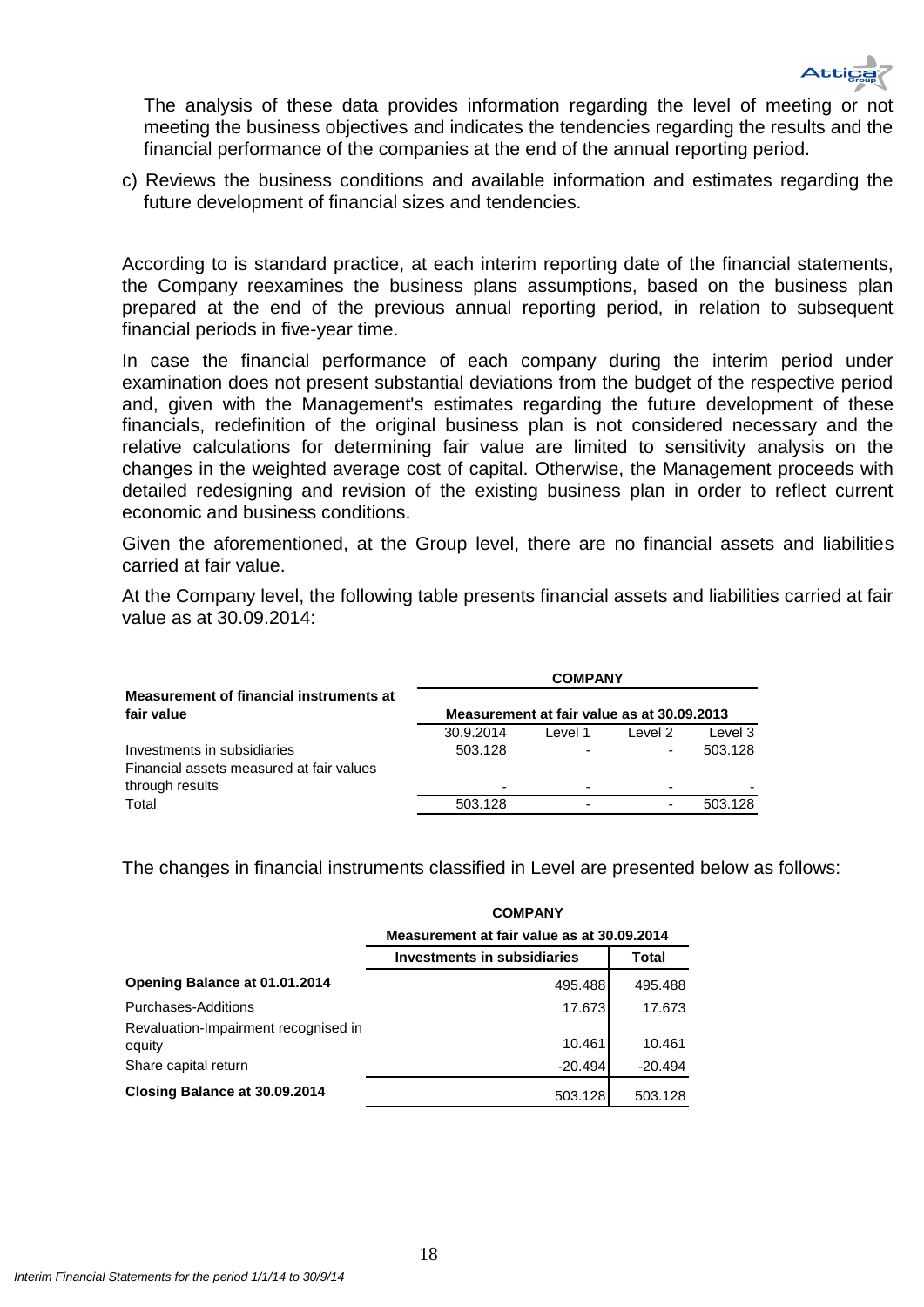

# <span id="page-19-0"></span>**5. Consolidation - Joint service agreement**

# <span id="page-19-1"></span>5.1. Consolidation of the subsidiaries of Attica Holdings S.A. The following directly subsidiaries are being consolidated using the full consolidation method.

| 30/9/2014                                                    |                    |             |                                                            |            |         |                            |                                |                                         |
|--------------------------------------------------------------|--------------------|-------------|------------------------------------------------------------|------------|---------|----------------------------|--------------------------------|-----------------------------------------|
| <b>Subsidiary</b>                                            | Carrying<br>amount | % of direct | % of indirect<br>participation participation participation | % of total | Country | Nature of<br>Relationship  | Consolidation<br><b>Method</b> | <b>Unaudited</b><br><b>Fiscal Years</b> |
| SUPERFAST EPTA MC.                                           | 49                 | 100%        | 0%                                                         | 100%       | Greece  | <b>Direct</b>              | Full                           | 2007-2013                               |
| SUPERFAST OKTO MC.                                           | 32                 | 100%        | 0%                                                         | 100%       | Greece  | <b>Direct</b>              | Full                           | 2007-2013                               |
| SUPERFAST ENNEA MC.                                          | 11                 | 100%        | 0%                                                         | 100%       | Greece  | <b>Direct</b>              | Full                           | 2007-2013                               |
| SUPERFAST DEKA MC.                                           | 53                 | 100%        | 0%                                                         | 100%       | Greece  | <b>Direct</b>              | Full                           | 2007-2013                               |
| NORDIA MC.                                                   | 17                 | 100%        | 0%                                                         | 100%       | Greece  | <b>Direct</b>              | Full                           | 2007-2013                               |
| MARIN MC.                                                    | 2.302              | 100%        | 0%                                                         | 100%       | Greece  | <b>Direct</b>              | Full                           | 2007-2013                               |
| <b>ATTICA CHALLENGE LTD</b>                                  | 2                  | 100%        | 0%                                                         | 100%       | Malta   | <b>Direct</b>              | Full                           |                                         |
| <b>ATTICA SHIELD LTD</b>                                     | $\overline{2}$     | 100%        | 0%                                                         | 100%       | Malta   | <b>Direct</b>              | Full                           |                                         |
| ATTICA PREMIUM S.A.                                          | $\Omega$           | 100%        | 0%                                                         | 100%       | Greece  | <b>Direct</b>              | Full                           | 2010-2013                               |
| SUPERFAST DODEKA (HELLAS) INC. & CO<br><b>JOINT VENTURE</b>  |                    | 0%          | 0%                                                         | 0%         | Greece  | Under common<br>management | Full                           | 2007-2013                               |
| SUPERFAST FERRIES S.A.                                       | $\mathbf 0$        | 100%        | 0%                                                         | 100%       | Liberia | <b>Direct</b>              | Full                           | 2010-2013                               |
| SUPERFAST PENTE INC.                                         | 0                  | 100%        | 0%                                                         | 100%       | Liberia | <b>Direct</b>              | Full                           | 2007-2013                               |
| SUPERFAST EXI INC.                                           | 547                | 100%        | 0%                                                         | 100%       | Liberia | <b>Direct</b>              | Full                           | 2007-2013                               |
| SUPERFAST ENDEKA INC.                                        | 31.077             | 100%        | 0%                                                         | 100%       | Liberia | <b>Direct</b>              | Full                           | 2007-2013                               |
| SUPERFAST DODEKA INC.                                        | $\mathbf 0$        | 100%        | 0%                                                         | 100%       | Liberia | <b>Direct</b>              | Full                           | 2007-2013                               |
| BLUE STAR FERRIES MARITIME S.A.                              | 288.179            | 100%        | 0%                                                         | 100%       | Greece  | <b>Direct</b>              | Full                           | 2008-2013                               |
| BLUE STAR FERRIES JOINT VENTURE                              |                    | 0%          | 0%                                                         | 0%         | Greece  | Under common<br>management | Full                           | 2008-2013                               |
| <b>BLUE STAR FERRIES S.A.</b>                                | 680                | 100%        | 0%                                                         | 100%       | Liberia | Direct                     | Full                           | 2010-2013                               |
| <b>WATERFRONT NAVIGATION COMPANY</b>                         | $\mathbf{1}$       | 100%        | 0%                                                         | 100%       | Liberia | <b>Direct</b>              | Full                           |                                         |
| THELMO MARINE S.A.                                           | 77                 | 100%        | 0%                                                         | 100%       | Liberia | <b>Direct</b>              | Full                           |                                         |
| <b>BLUE ISLAND SHIPPING INC.</b>                             | 29                 | 100%        | 0%                                                         | 100%       | Panama  | <b>Direct</b>              | Full                           |                                         |
| STRINTZIS LINES SHIPPING LTD.                                | 22                 | 100%        | 0%                                                         | 100%       | Cyprus  | <b>Direct</b>              | Full                           |                                         |
| SUPERFAST ONE INC.                                           | 47.926             | 100%        | 0%                                                         | 100%       | Liberia | <b>Direct</b>              | Full                           | 2008-2013                               |
| SUPERFAST TWO INC.                                           | 51.703             | 100%        | 0%                                                         | 100%       | Liberia | <b>Direct</b>              | Full                           | 2009-2013                               |
| ATTICA FERRIES M.C.                                          | 8.793              | 100%        | 0%                                                         | 100%       | Greece  | Direct                     | Full                           | 2009-2013                               |
| BLUE STAR FERRIES MARITIME S.A. & CO<br><b>JOINT VENTURE</b> |                    | 100%        | 0%                                                         | 100%       | Greece  | Under common<br>management | Full                           | 2009-2013                               |
| <b>BLUE STAR M.C.</b>                                        | 64.540             | 100%        | 0%                                                         | 100%       | Greece  | <b>Direct</b>              | Full                           | 2005-2013                               |
| <b>BLUE STAR FERRIES M.C.</b>                                | 7.011              | 100%        | 0%                                                         | 100%       | Greece  | <b>Direct</b>              | Full                           | 2008-2013                               |
| ATTICA FERRIES MARITIME S.A.                                 | 76                 | 100%        | 0%                                                         | 100%       | Greece  | <b>Direct</b>              | Full                           | 2011-2013                               |

The subsidiaries registered outside the European Union, which do have an establishment in Greece, are not obliged to taxation audit.

For all the companies of the Group, there are no changes of the method of consolidation.

There are no companies which have been consolidated in the present period while they have not been consolidated either in the previous period or in the same period of the fiscal year 2013.

There are no companies which have not been consolidated in the present period while they have been consolidated either in the previous period or in the same period of the fiscal year 2013.

There are no companies of the Group which have not been consolidated in the consolidated financial statements.

<span id="page-19-2"></span>5.2. Agreement between Attica Holdings S.A.and Anek

On 24<sup>th</sup> May, 2011 the Group has announced the signing of a joint service agreement with ANEK Lines for the employment of vessels of the two companies in the international route Patras – Igoumenitsa – Ancona and the domestic route Piraeus – Herakleion, Crete.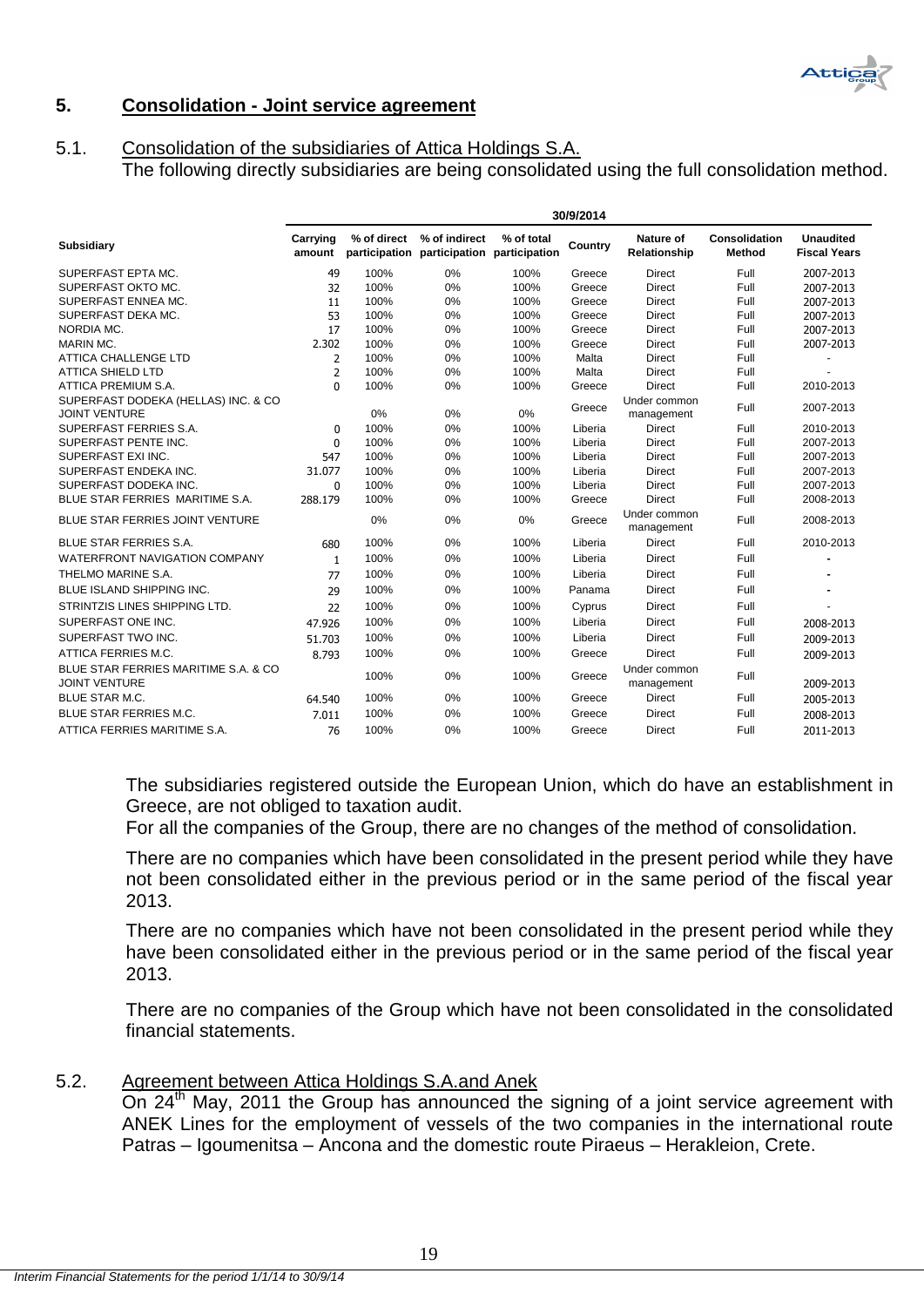

Therefore, the Joint Venture company "Anek S.A. - Superfast Endeka (Hellas) Inc' (distrinctive name "Anek  $-$  Superfast") has been established in which participate the companies Anek S.A., Superfast Exi (Hellas) Inc., Superfast Endeka (Hellas) Inc. and Attika Ferries M.C.

On 31<sup>st</sup> May, 2013 the Group has announced the renewal of the term of the Joint Venture company "Anek S.A. – Superfast Endeka (Hellas) Inc" until 31.05.2017.

## <span id="page-20-0"></span>**6. Related Party disclosures**

<span id="page-20-1"></span>6.1. Intercompany transactions between Attica Holdings S.A. and other companies of Attica Group

The parent company has an amount of Euro 1.995 thousand as receivable dividend arising from its 100% subsidiary company Blue Star M.C.

Furthermore the 100% subsidiaries Superfast Ennea M.C. and Blue Star Ferries M.C. returned part of their share capital to the parent company Attica Holdings S.A. due to their share capital decrease. The capital return amounts Euro 1.000 thousand and Euro 19.494 thousand respectively.

The parent company participated in the share capital increase of its 100% subsidiaries Superfast Endeka Inc. and Attica Ferries M.C. with the amount of Euro 8.881 thousand and Euro 8.793 thousand respectively.

|  |  |  |  |  | The intercompany balances as at 30.09.2014 are presented in the following table: |
|--|--|--|--|--|----------------------------------------------------------------------------------|
|--|--|--|--|--|----------------------------------------------------------------------------------|

| Receivables                                        | <b>Payables</b>                                    | Amount          |
|----------------------------------------------------|----------------------------------------------------|-----------------|
| SUPERFAST EXI INC                                  | SUPERFAST FERRIES S.A.                             | 426             |
| SUPERFAST ONE INC                                  | SUPERFAST FERRIES S.A.                             | 3.490           |
| <b>SUPERFAST TWO INC</b>                           | SUPERFAST FERRIES S.A.                             | 12.777          |
| SUPERFAST VI (HELLAS) INC                          | BLUE STAR FERRIES MARITIME S.A. & CO JOINT VENTURE | $\vert$         |
| SUPERFAST XI (HELLAS) INC                          | SUPERFAST DODEKA (HELLAS) INC. & CO JOINT VENTURE  | 68              |
| SUPERFAST EPTA M.C.                                | SUPERFAST FERRIES S.A.                             | 48              |
| SUPERFAST OKTO M.C.                                | SUPERFAST FERRIES S.A.                             | 31              |
| SUPERFAST ENNEA M.C.                               | SUPERFAST FERRIES S.A.                             | 8               |
| <b>SUPERFAST DEKA M.C.</b>                         | SUPERFAST FERRIES S.A.                             | 48              |
| MARIN M.C.                                         | SUPERFAST FERRIES S.A.                             | 2.284           |
| <b>ATTICA CHALLENGE LTD</b>                        | SUPERFAST FERRIES S.A.                             | $\overline{c}$  |
| <b>SUPERFAST FERRIES S.A.</b>                      | SUPERFAST PENTE INC.                               | $\mathbf{1}$    |
| SUPERFAST FERRIES S.A.                             | SUPERFAST ENDEKA INC.                              | 10.713          |
| <b>SUPERFAST FERRIES S.A.</b>                      | <b>SUPERFAST DODEKA INC.</b>                       | 4               |
| SUPERFAST FERRIES S.A.                             | SUPERFAST ONE (HELLAS) INC.                        | 120             |
| SUPERFAST FERRIES S.A.                             | ATTICA FERRIES M.C.                                | 8.040           |
| SUPERFAST DODEKA (HELLAS) INC. & CO JOINT VENTURE  | SUPERFAST DODEKA (HELLAS) INC.                     | 6               |
| BLUE STAR FERRIES MARITIME S.A. & CO JOINT VENTURE | SUPERFAST ENDEKA (HELLAS) INC.                     | 8.980           |
| BLUE STAR FERRIES MARITIME S.A. & CO JOINT VENTURE | SUPERFAST ONE (HELLAS) INC.                        | 5.687           |
| BLUE STAR FERRIES MARITIME S.A. & CO JOINT VENTURE | SUPERFAST TWO (HELLAS) INC.                        | 12.362          |
| BLUE STAR FERRIES MARITIME S.A. & CO JOINT VENTURE | ATTICA FERRIES M.C.                                | 31.122          |
| BLUE STAR FERRIES MARITIME S.A. & CO JOINT VENTURE | ATTICA FERRIES MARITIME S.A.                       | 204             |
| BLUE STAR FERRIES MARITIME S.A. & CO JOINT VENTURE | <b>BLUE STAR FERRIES M.C.</b>                      | 4.322           |
| BLUE STAR FERRIES S.A.                             | <b>BLUE STAR M.C.</b>                              | 1.243           |
| BLUE STAR FERRIES MARITIME S.A.                    | BLUE STAR FERRIES MARITIME S.A. & CO JOINT VENTURE | 89.334          |
| BLUE STAR FERRIES MARITIME S.A.                    | <b>BLUE STAR FERRIES S.A.</b>                      | 703             |
| BLUE STAR FERRIES MARITIME S.A.                    | BLUE STAR FERRIES JOINT VENTURE                    | 6               |
| <b>BLUE STAR M.C.</b>                              | BLUE STAR FERRIES MARITIME S.A. & CO JOINT VENTURE | 13.741          |
| <b>BLUE STAR M.C.</b>                              | <b>BLUE STAR FERRIES S.A.</b>                      | 1.864           |
| <b>STRINTZIS LINES SHIP.LTD</b>                    | <b>BLUE STAR FERRIES S.A.</b>                      | 10              |
| <b>STRINTZIS LINES SHIP.LTD</b>                    | BLUE STAR FERRIES MARITIME S.A.                    | 10              |
| THELMO MARINE S.A.                                 | BLUE STAR FERRIES S.A.                             | $\overline{77}$ |
| WATERFRONT NAVIG.CO.                               | <b>BLUE STAR FERRIES S.A.</b>                      | $\vert$         |
| <b>TOTAL</b>                                       |                                                    | 207.733         |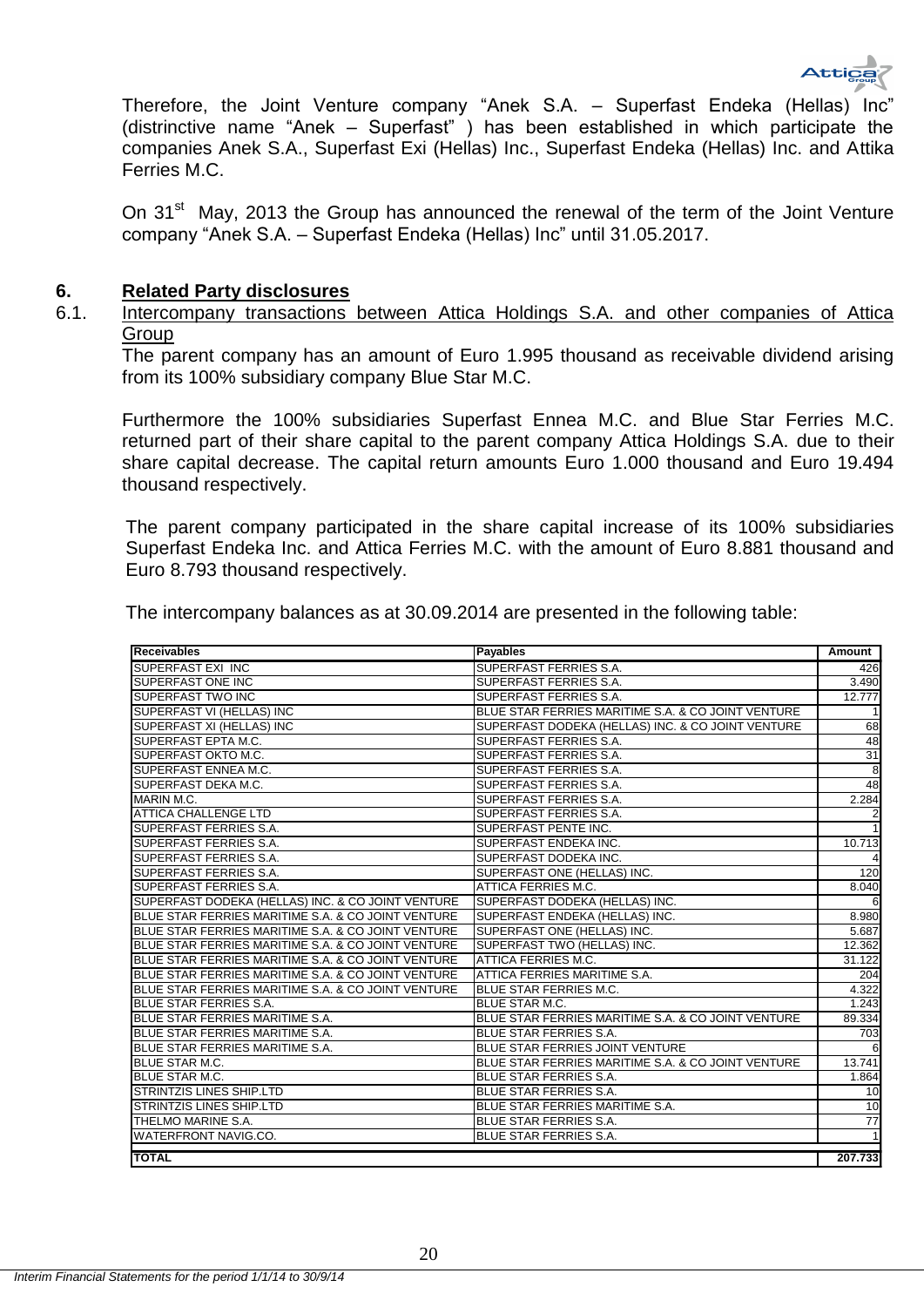The above amounts are written-off in the consolidated accounts of ATTICA GROUP.

# <span id="page-21-0"></span>6.1.1. Intercompany transactions between Attica Holdings S.A. and the companies of Marfin Investment Group

| <b>COMPANIES</b>               | <b>Sales</b> | Purchases | Receivables Payables<br>from | to     |
|--------------------------------|--------------|-----------|------------------------------|--------|
| <b>GEFSIPLOIA S.A.</b>         | 9.316        | 1.799     | 1.313                        | 510    |
| MIG REAL ESTATE S.A.           |              |           |                              |        |
| SINGULAR LOGIC S.A.            |              | 98        |                              | 14     |
| MIG MEDIA S.A.                 |              | 259       |                              | 173    |
| <b>MARFIN INVESTMENT GROUP</b> |              |           |                              | 13.000 |
|                                | 9.316        | 2.156     | 1.313                        | 13.697 |

# <span id="page-21-1"></span>6.2. Guarantees

The parent company has guaranteed to lending banks the repayment of loans of the Group's vessels amounting Euro 361.952 thousand.

# <span id="page-21-2"></span>6.3. Board of Directors and Executive Directors' Fees

# **Key management compensation**

|                                     | Amounts in $\epsilon$ |           |  |
|-------------------------------------|-----------------------|-----------|--|
|                                     | 30.9.2014             | 30.9.2013 |  |
| Salaries & other employees benefits | 1.071                 | 1.230     |  |
| Social security costs               | 168                   | 205       |  |
| B.O.D. Remuneration                 |                       |           |  |
| <b>Termination benefits</b>         |                       |           |  |
| Other long-term benefits            |                       |           |  |
| Share-based payments                |                       |           |  |
| <b>Total</b>                        | 1.239                 | 1.435     |  |
| Number of key management personnel  |                       |           |  |

Key management personnel are those persons having authority and responsibility for planning, directing and controlling the activities of the entity, directly or indirectly, including any director (whether executive or otherwise) of that entity.

# <span id="page-21-3"></span>**7. General information for the Financial Statements (period 1.1 to 30.09.2014)**

# <span id="page-21-4"></span>7.1. Revenue Analysis and Geographical Segments Report

The Group has decided to provide information based on the geographical segmentation of its operations.

The Group operates in the Greek Domestic Routes and in Adriatic Sea. The Group's vessels provide transportation services to passengers, private vehicles and freight.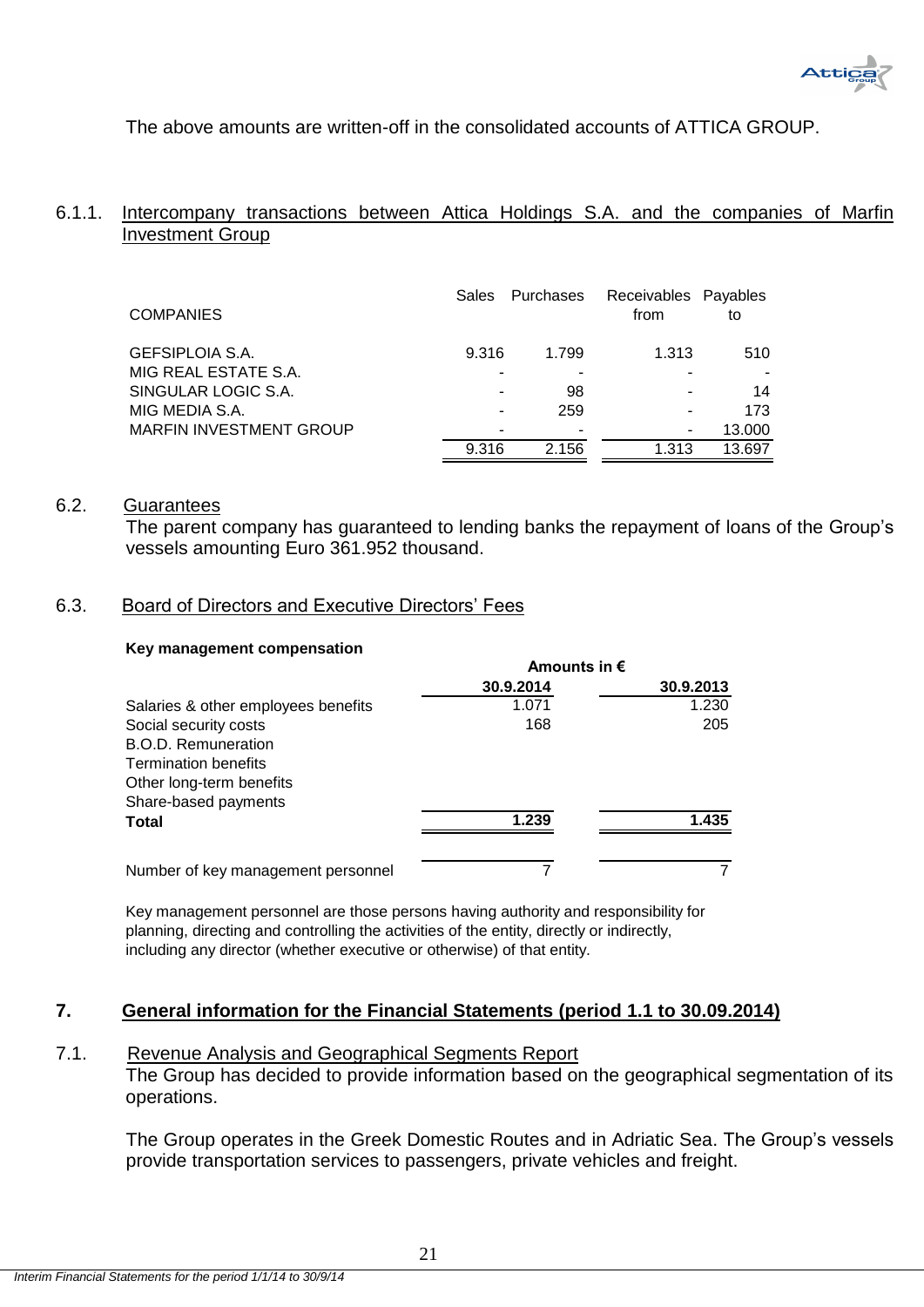

# **Seasonality**

The Company's sales are highly seasonal. The highest traffic for passengers and vehicles is observed during the months July, August and September while the lowest traffic for passengers and vehicles is observed between November and February. On the other hand, freight sales are not affected significantly by seasonality.

The Company, as a holding company, does not have any sales activity and for this reason there is no revenue analysis by geographical segment.

The consolidated results and other information per segment for the period 1.01 – 30.09.2014 are as follows:

|                                                         | <b>GROUP</b>       |                     |        |            |
|---------------------------------------------------------|--------------------|---------------------|--------|------------|
|                                                         |                    | 1.1-30.09.2014      |        |            |
| Geographical Segment                                    | Domestic<br>Routes | <b>Adriatic Sea</b> | Other  | Total      |
| Income elements                                         |                    |                     |        |            |
| Fares                                                   | 134.580            | 68.851              |        | 203.431    |
| <b>On-board Sales</b>                                   | 5.704              | 4.554               |        | 10.258     |
| <b>Total Revenue</b>                                    | 140.284            | 73.405              |        | 213.689    |
| <b>Operating Expenses</b>                               | $-98.601$          | $-69.491$           |        | $-168.092$ |
| Management & Distribution Expenses                      | $-16.980$          | $-10.364$           | $-616$ | $-27.960$  |
| Other revenue / expenses                                | 327                | 60                  | 37     | 424        |
| Earnings before taxes, investing and financial results  | 25.030             | $-6.390$            | $-579$ | 18.061     |
| <b>Financial results</b>                                | $-9.181$           | $-2.647$            | 5      | $-11.823$  |
| Earnings before taxes, investing and financial results, |                    |                     |        |            |
| depreciation and amortization                           | 36.061             | 687                 | $-555$ | 36.193     |
| Profit/Loss before Taxes                                | 15.849             | $-9.037$            | $-574$ | 6.238      |
| Income taxes                                            | -62                | $-62$               |        | $-124$     |
| Profit/Loss after Taxes                                 | 15.787             | $-9.099$            | $-574$ | 6.114      |
| Customer geographic distribution                        |                    |                     |        |            |
| Greece                                                  | 183.999            |                     |        |            |
| Europe                                                  | 26.193             |                     |        |            |
| Third countries                                         | 3.497              |                     |        |            |
| <b>Total Fares &amp; Travel Agency Services</b>         | 213.689            |                     |        |            |
|                                                         |                    |                     |        |            |

|                                       | 30.9.2014 |                       |       |         |
|---------------------------------------|-----------|-----------------------|-------|---------|
|                                       | Domestic  | Adriatic Seal Other * |       | Total   |
| Geographical Segment                  | Routes    |                       |       |         |
| <b>Assets and liabilities figures</b> |           |                       |       |         |
| Vessels' Book Value at 01.01          | 373.225   | 254.432               |       | 627.657 |
| Improvements / Additions              | 350       |                       |       | 350     |
| Vessels' impairment                   |           |                       |       | 0       |
| Depreciation for the Period           | -10.7581  | $-6.979$              |       | -17.737 |
| Net Book Value of vessels at 30.09    | 362.817   | 247.453               |       | 610.270 |
| Other tangible Assets                 |           |                       | 1.946 | 1.946   |
| <b>Total Net Fixed Assets</b>         | 362.817   | 247.453               | 1.946 | 612.216 |
| Long-term and Short-term borrowings   | 197.368   | 112.713               |       | 310.081 |

\* The column "Other" includes the parent company.

The revenue of the Group is derived from the agents based abroad.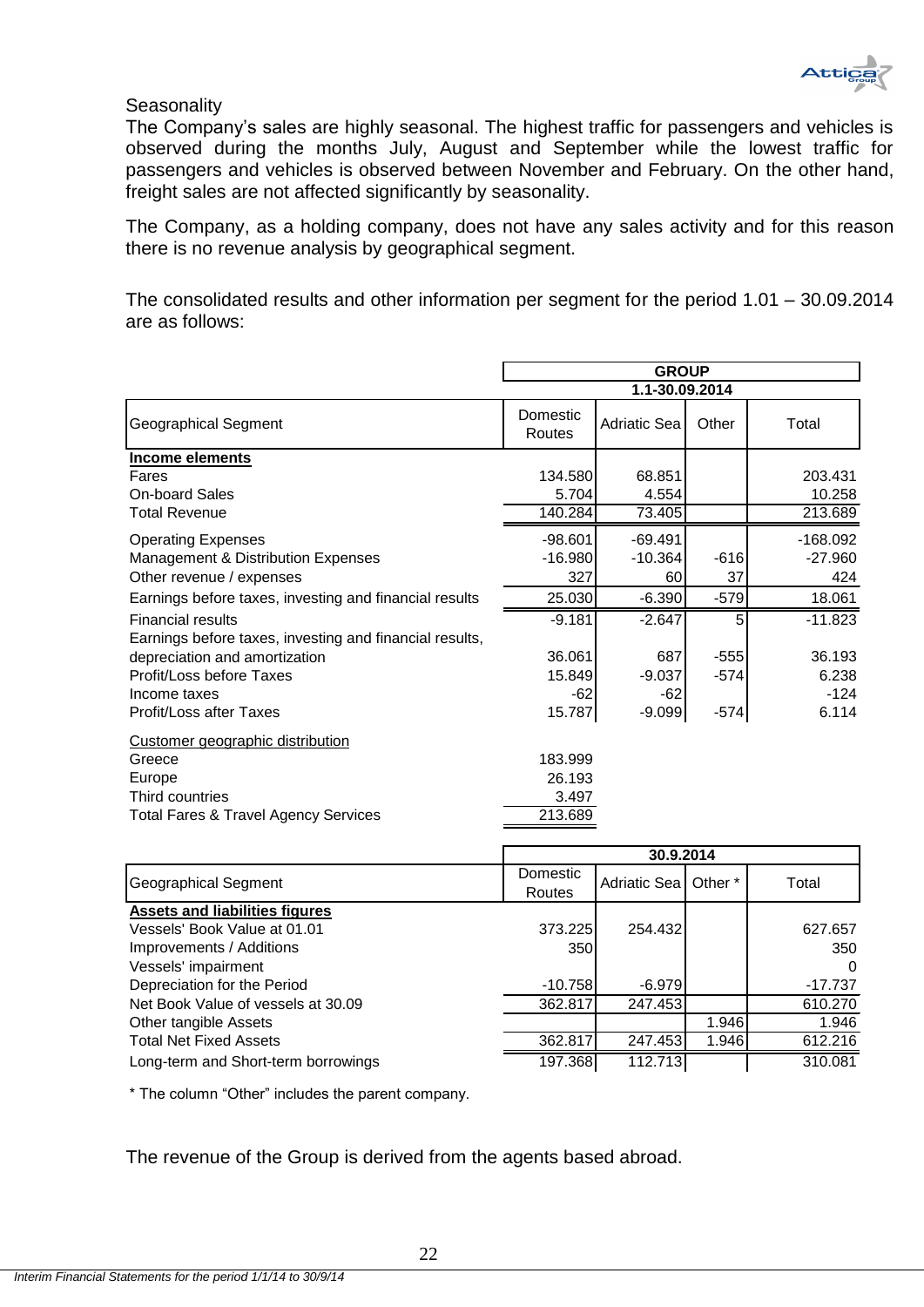

# Agreements sheet of Assets and Liabilities at 30.09.2014

| Net Book Value of Tangible Assets<br><b>Unallocated Assets</b> | Euro<br>Euro | 612.216<br>111.979 |
|----------------------------------------------------------------|--------------|--------------------|
|                                                                |              |                    |
| <b>Total Assets</b>                                            | Euro         | 724.195            |
|                                                                |              |                    |
| Long-term and Short-term liabilities                           | Euro         | 310.081            |
| <b>Unallocated Liabilities</b>                                 | Euro         | 68.069             |
| <b>Total Liabilities</b>                                       | Euro         | 378.150            |

The vessels owned by the Group have been mortgaged as security of long term borrowings for an amount of Euro 685.273 thousand.

Revenue from Fares in Domestic routes includes the grants received for public services amounting Euro 9.303 thousand for the period 1.01 – 30.09.2014 and Euro 8.976 thousand for the period 1.01 – 30.09.2013.

The consolidated results and other information per segment for the period 1.01 – 30.09.2013 are as follows:

|                                                                                                                                                         | <b>GROUP</b>                          |                                 |                   |                                        |
|---------------------------------------------------------------------------------------------------------------------------------------------------------|---------------------------------------|---------------------------------|-------------------|----------------------------------------|
|                                                                                                                                                         | 1.1-30.09.2013                        |                                 |                   |                                        |
| <b>Geographical Segment</b>                                                                                                                             | Domestic<br>Routes                    | Adriatic Sea                    | Other*            | Total                                  |
| Income elements<br>Fares<br>On-board Sales<br><b>Travel Agency Services (Intersector Sales)</b><br>Intersector Sales Write-offs<br><b>Total Revenue</b> | 127.722<br>5.768<br>133.491           | 76.442<br>4.898<br>81.340       | $\mathbf 0$       | 204.165<br>10.667<br>0<br>0<br>214.831 |
| <b>Operating Expenses</b><br>Management & Distribution Expenses<br>Other revenue / expenses                                                             | $-95.586$<br>$-18.186$<br>420         | $-76.029$<br>$-12.173$<br>1.310 | $-66$<br>$-1.158$ | $-171.681$<br>$-31.517$<br>1.730       |
| Earnings before taxes, investing and financial results                                                                                                  | 20.139                                | $-5.551$                        | $-1.223$          | 13.363                                 |
| <b>Financial results</b><br>Profit from sale of assets<br>Earnings before taxes, investing and financial results,                                       | $-6.827$                              | $-2.319$                        | -3                | $-9.149$                               |
| depreciation and amortization                                                                                                                           | 31.614                                | 1.938                           | $-1.163$          | 32.390                                 |
| Profit/Loss before Taxes                                                                                                                                | 13.311                                | $-7.870$                        | $-1.227$          | 4.214                                  |
| Income taxes<br>Profit/Loss after Taxes                                                                                                                 | $-27$<br>13.285                       | $-33$<br>$-7.904$               | $-1.227$          | $-60$<br>4.154                         |
| Customer geographic distribution<br>Greece<br>Europe<br>Third countries<br><b>Total Fares &amp; Travel Agency Services</b>                              | 184.250<br>28.388<br>2.193<br>214.831 |                                 |                   |                                        |
|                                                                                                                                                         |                                       | 31.12.2013                      |                   |                                        |
| <b>Geographical Segment</b>                                                                                                                             | Domestic<br>Routes                    | Adriatic Sea                    | Other*            | Total                                  |
| <b>Assets and liabilities figures</b><br>Vessels' Book Value at 01/01<br>Improvements / Additions                                                       | 454.602<br>52                         | 250.352                         |                   | 704.954<br>52                          |
| Vessels' redeployment                                                                                                                                   | $-67.000$                             | 67.000                          |                   |                                        |
| Vessels' Disposals<br>Depreciation for the Period                                                                                                       | $-14.429$                             | $-53.000$<br>$-9.921$           |                   | $-53.000$<br>$-24.350$                 |
| Net Book Value of vessels at 30/09                                                                                                                      | 373.225                               | 254.431                         |                   | 627.656                                |
| Other tangible Assets                                                                                                                                   |                                       |                                 | 1.572             | 1.572                                  |
| <b>Total Net Fixed Assets</b>                                                                                                                           | 373.225                               | 254.431                         | 1.572             | 629.228                                |
| Long-term and Short-term borrowings                                                                                                                     | 153.888                               | 133.627                         | 2.425             | 289.940                                |

\* The column "Other" includes the parent company.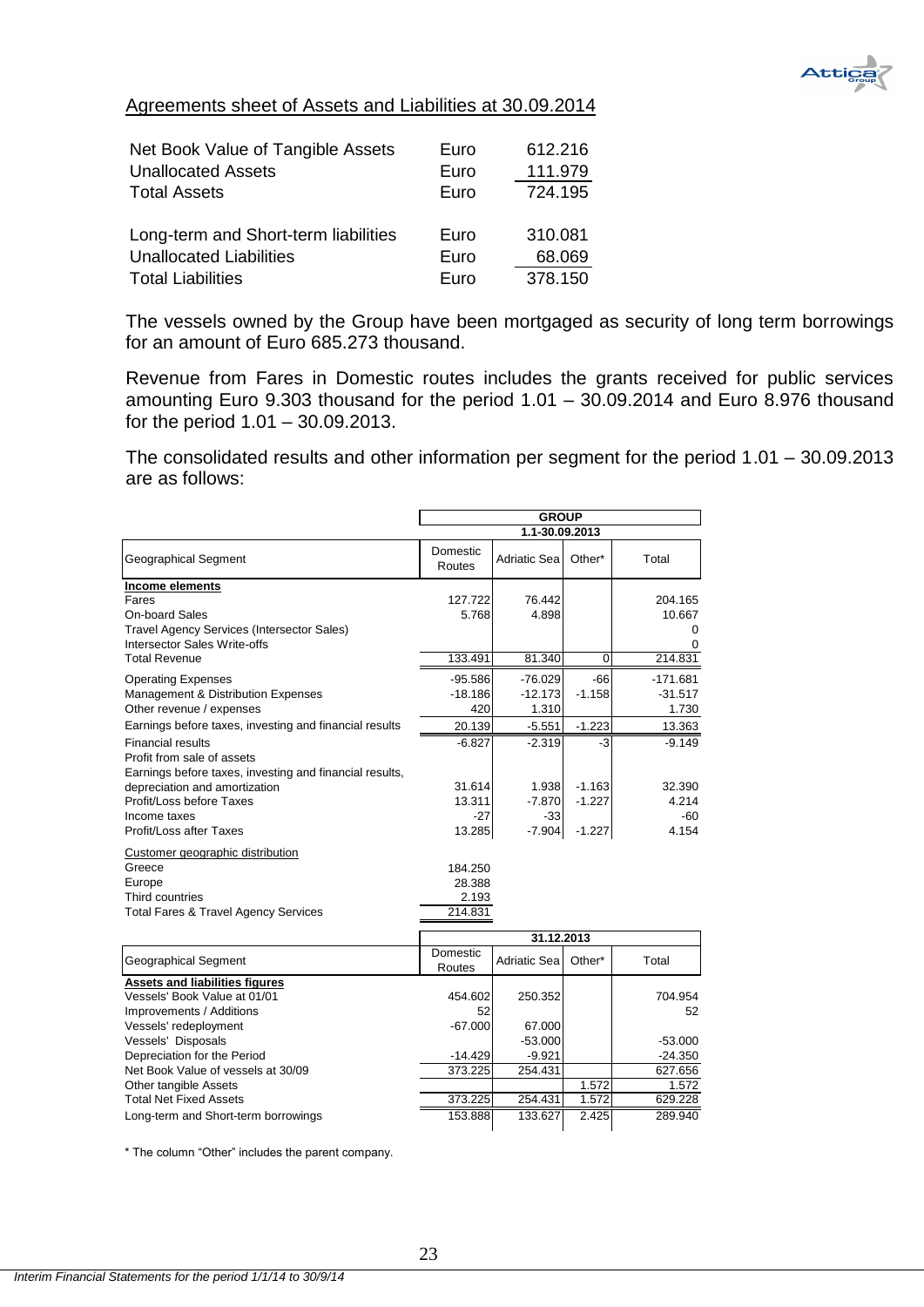

# Agreements sheet of Assets and Liabilities at 31.12.2013

| Net Book Value of Tangible Assets<br><b>Unallocated Assets</b> | Euro<br>Euro | 629.228<br>89.526 |
|----------------------------------------------------------------|--------------|-------------------|
| <b>Total Assets</b>                                            | Euro         | 718.754           |
| Long-term and Short-term liabilities                           | Euro         | 289.940           |
| <b>Unallocated Liabilities</b>                                 | Euro         | 88.761            |
| <b>Total Liabilities</b>                                       | Euro         | 378.701           |

# <span id="page-24-0"></span>7.2. Cost of sales

Cost of sales are lower compared to the previous period due to the fuel oil prices' decrease and furthermore due to the fact that the Group has made the previous years a series of restructuring measures.

# <span id="page-24-1"></span>7.3. Administrative expenses

Administrative expenses are lower compared to the previous corresponding period due to the fact that the Group has made the previous years a series of restructuring measures.

# <span id="page-24-2"></span>7.4. Distribution expenses

Distribution expenses are lower compared to the previous corresponding period as Group's Management made a series of actions to reduce sales commission and revenue.

# <span id="page-24-3"></span>7.5. Other financial results

Other financial results includes mainly the foreign exchange differences from the payment, in USD, to Daewoo Shipbuilding and Marine Engineering Co. Ltd. (DSME), Korea for the new fast car-passenger ferry Blue Star Patmos.

# <span id="page-24-4"></span>7.6. Other comprehensive income

The Group has recognized in the statement of comprehensive income the amount of – Euro 122 thousand as cash flow hedging from fuel oil derivatives.

# <span id="page-24-5"></span>7.7. Tangible assets

Tangible assets decreased compared to 31.12.2013.This decrease was mainly due to the depreciations of the present period.

# <span id="page-24-6"></span>7.8. Trade and other receivables

Trade and other receivables increased compared to 31.12.2013 because of the increase of the third quarter's sales due to seasonality.

# <span id="page-24-7"></span>7.9. Cash and cash equivalents

Cash and cash equivalents increased compared to 31.12.2013 due to seasonality and due to a better management of its trade receivables.

# <span id="page-24-8"></span>7.10. Share capital – Share premium – Total comprehensive income

The share capital amounts to Euro 57.498 thousand and is divided in 191.660.320 common registered voting shares with a nominal value of Euro 0,30 each.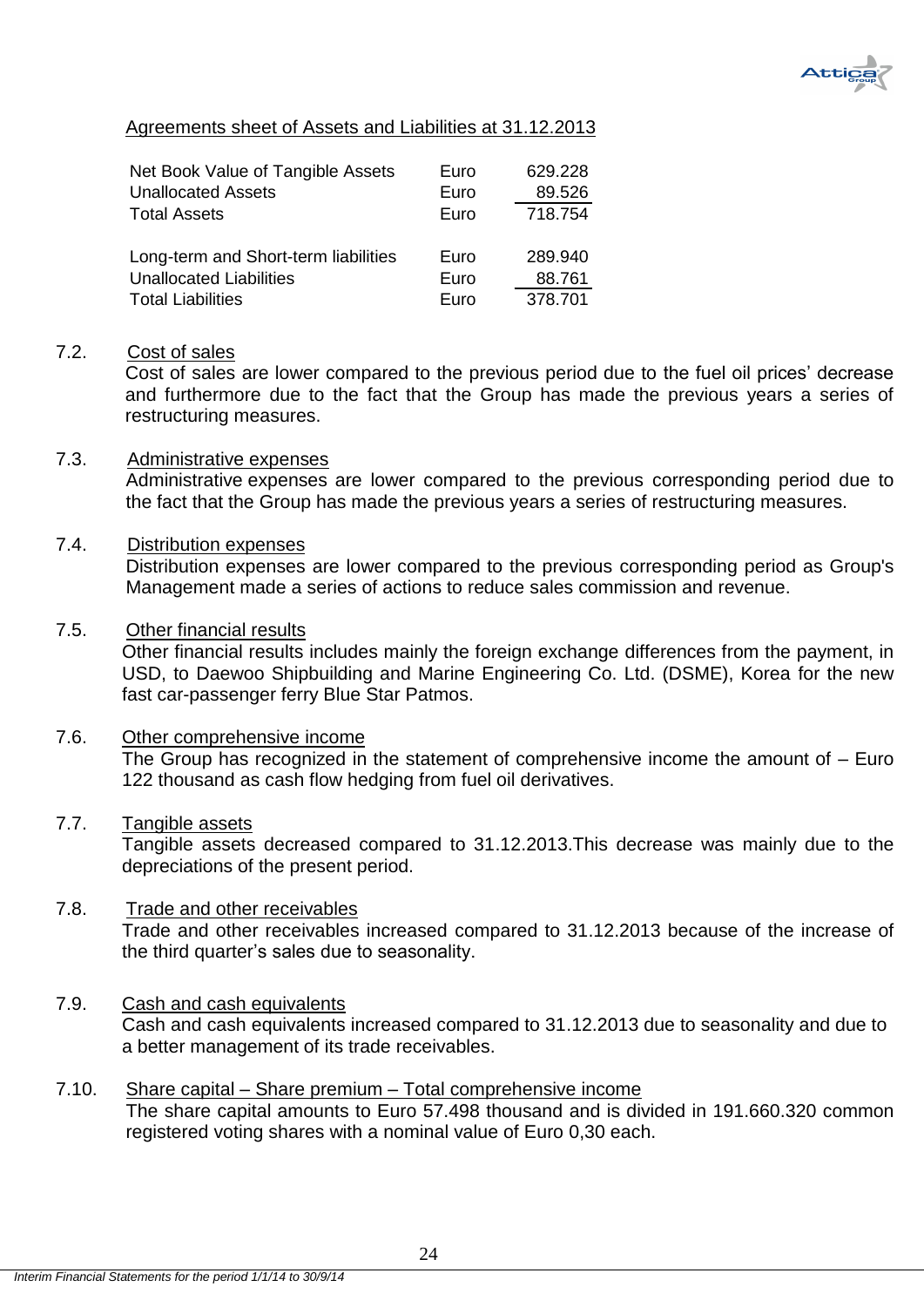

| <b>GROUP</b>                    | Number of<br><b>Shares</b> | <b>Nominal value</b> | Value of common<br>shares | Share premium |
|---------------------------------|----------------------------|----------------------|---------------------------|---------------|
| Balance as of 01.01.2014        | 191.660.320                | 0,30                 | 57.498                    | 290.011       |
| Capitalisation of share premium |                            |                      |                           |               |
| Share issue                     |                            |                      |                           |               |
| Balance as of 30.09.2014        | 191.660.320                | 0.30                 | 57.498                    | 290.011       |
| <b>COMPANY</b>                  | Number of<br><b>Shares</b> | Nominal value        | Value of common<br>shares | Share premium |
| Balance as of 01.01.2014        | 191.660.320                | 0,30                 | 57.498                    | 290.011       |
| Capitalisation of share premium |                            |                      |                           |               |
| Share issue                     |                            |                      |                           |               |
| <b>Balance as of 30.09.2014</b> | 191.660.320                | 0.30                 | 57.498                    | 290.011       |

# <span id="page-25-0"></span>7.11. Long-term and Short-term borrowings

|                 | Long-term borrowings |
|-----------------|----------------------|
| Short-term dept |                      |

| Long-term borrowings                                    | 30.9.2014         | 31.12.2013           |                                      |                          |                   |
|---------------------------------------------------------|-------------------|----------------------|--------------------------------------|--------------------------|-------------------|
| Obligations under finance lease                         |                   |                      |                                      |                          |                   |
| Secured Loans                                           | 113.488           | 133.627              |                                      |                          |                   |
| <b>Bonds</b>                                            | 149.589           | 113.888              |                                      |                          |                   |
| <b>Convertible Bonds</b>                                | 47.004            |                      |                                      |                          |                   |
| Less: Long-term loans payable in next financial<br>year | $-11.801$         | $-179.067$           |                                      |                          |                   |
| <b>Total of long-term loans</b>                         | 298.280           | 68.448               |                                      |                          |                   |
| Short-term dept                                         | 30.9.2014         | 31.12.2013           |                                      |                          |                   |
| Obligations under finance lease                         |                   |                      |                                      |                          |                   |
| Secured Loans                                           |                   | 40.000               |                                      |                          |                   |
| <b>Bank Loans</b>                                       |                   | 2.425                |                                      |                          |                   |
| More: Long-term loans payable in next financial         | 11.801            | 179.067              |                                      |                          |                   |
| year                                                    |                   |                      |                                      |                          |                   |
| Total of short-term loans                               | 11.801            | 221.492              |                                      |                          |                   |
| <b>Amounts in Euro</b>                                  |                   |                      |                                      |                          |                   |
| Borrowings as of 30.9.2014                              | <b>Bank Loans</b> | <b>Secured Loans</b> | <b>Bond loans with</b><br>securities | <b>Convertible Bonds</b> | <b>Borrowings</b> |
| Within 1year                                            |                   | 5.901                | 5.900                                |                          | 11.801            |
| After 1year but not more than 5 years                   |                   | 40.271               | 110.467                              | 47,004                   | 197.742           |
| More than five years                                    |                   | 67.316               | 33.222                               |                          | 100.538           |
|                                                         |                   | 113.488              | 149.589                              | 47.004                   | 310.081           |
| <b>Amounts in Euro</b>                                  |                   |                      |                                      |                          |                   |
| Borrowings as of 31.12.2013                             | <b>Bank Loans</b> | <b>Secured Loans</b> | <b>Bond loans with</b><br>securities | <b>Convertible Bonds</b> | <b>Borrowings</b> |
| Within 1year                                            | 2.425             | 105.179              | 113.888                              |                          | 221.492           |
| After 1year but not more than 5 years                   |                   | 22.521               |                                      |                          | 22.521            |
| More than five years                                    |                   | 45.927               |                                      |                          | 45.927            |
|                                                         | 2.425             | 173.627              | 113.888                              |                          | 289.940           |

On 6.8.2014 the Group agreed with the entirety of the Group's lenders for the full and longterm refinancing of existing loans. On the basis of the above agreement, the table above presents the classification of the Group's short-terms and long-terms borrowings.

In parallel with the above, according to the refinancing agreement, funds managed by Fortress Investment Group ("Fortress") invest Euro 75mln in Attica Group.

As per the agreement, Fortress has fully covered the issuance by the 100% subsidiary company Blue Star Ferries Maritime SA, of five-year redeemable secured bond loans of up to Euro 75 million in total and more precisely of: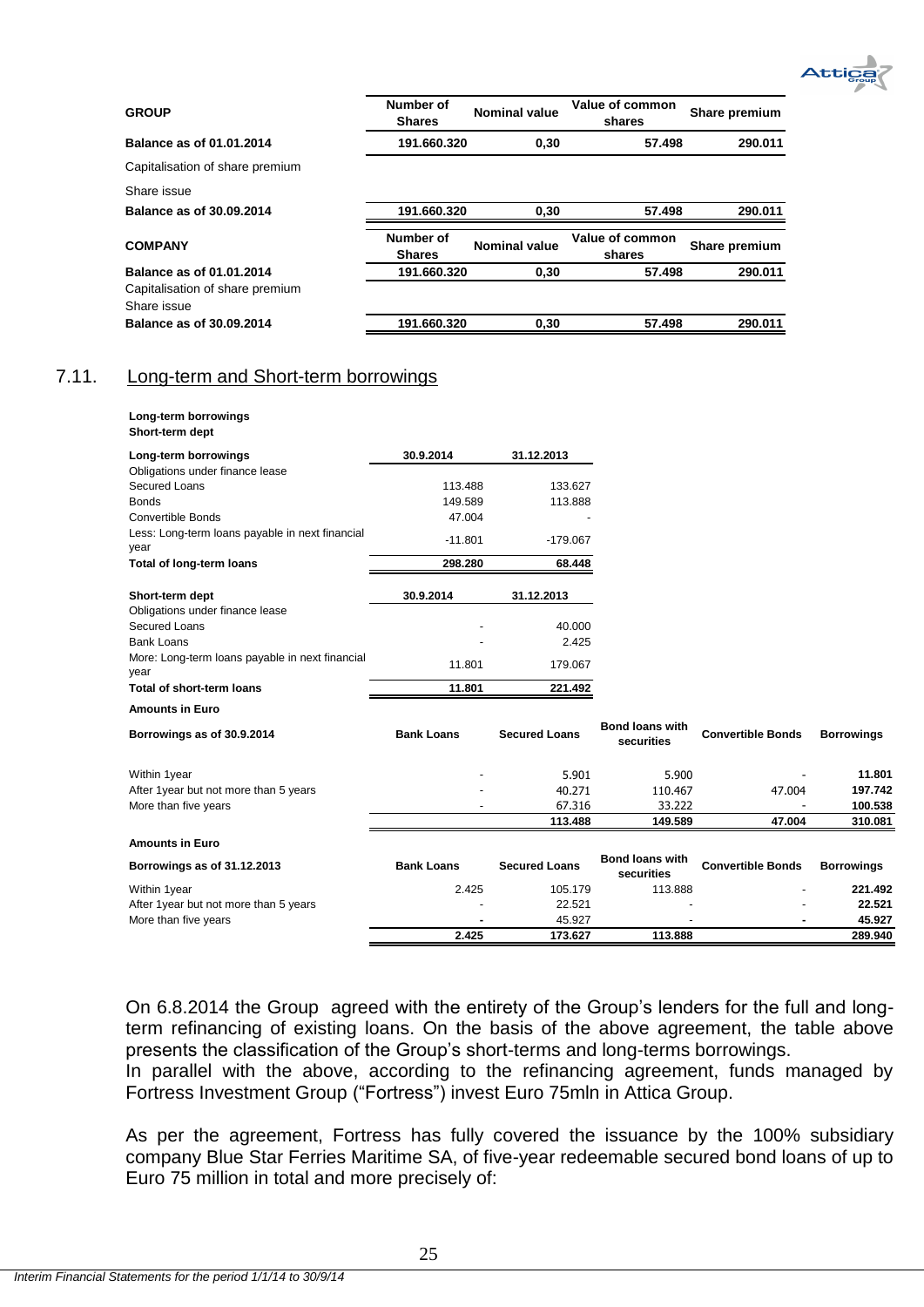

# i) a common bond loan of Euro 25mln and

ii) a bond loan, Euro 50mln, exchangeable in part or in whole with bonds of parent company Attica convertible in new shares of Attica through the issuance from the latter of a convertible bond loan, Euro 50mln.

The Group's loans are discounted at the unamortised cost.

# <span id="page-26-0"></span>7.12. Trade and other payables

―Trade and other payables‖ increased mainly due to the fact that the Group has increased seasonal liabilities to the Port Funds, due to the increased transportation activity of the summer season compared to the fourth quarter of 2013.

# <span id="page-26-1"></span>7.13. Other current liabilities

―Other current liabilities‖ decreased mainly due to the payment of the credit agreement that Group has made with Daewoo Shipbuilding and Marine Engineering Co. Ltd. (DSME), Korea, for the new fast car-passenger ferry Blue Star Patmos. The payment amount stood at USD 48.600 thousand and is presenting in bank liabilities with the amount of Euro 36.625 thousand.

# <span id="page-26-2"></span>**8. Other information**

# <span id="page-26-3"></span>8.1. Unaudited fiscal years

The parent company has been audited by tax authorities until the fiscal year 2007.

All the companies included in the consolidation of Superfast Group have been audited by tax authorities until the fiscal year 2006. The only exception to the above is the subsidiary company Superfast Ferries S.A. which has been temporary audited by tax authorities until the fiscal year 2012.

All the companies included in the consolidation of Blue Star Group have been audited by tax authorities until the fiscal year 2007. The only exception to the above is the subsidiary company Blue Star Ferries S.A. which has been temporary audited by tax authorities until the fiscal year 2011.

The subsidiary company Attica Premium S.A. has been audited by tax authorities until the fiscal year 2009. For the fiscal years 2010-2011 has been issued a temporary audit certificate with a total tax cost of Euro 2.400. For the fiscal years 2012-2013 the company is being subject statutorily audited by a Certified Auditor or audit firm in accordance with par.5, article 82, L.2238/1994. Upon completion of the tax audit, the Certified Auditor issued a Tax Compliance Certificate with a conclusion without judgment.

For the fiscal year 2013, the parent company and the 100% subsidiaries Attica Ferries Maritime S.A., Blue Star Ferries Maritime S.A., Attica Premium S.A. and the branches Superfast One, Two, Pente, Exi, Endeka and Dodeka Hellas INC are being subject statutorily audited by a Certified Auditor or audit firm in accordance with par.5, article 82, L.2238/1994. Upon completion of the tax audit, the Certified Auditor issued a Tax Compliance Certificate with a conclusion without judgment. In order to consider that the fiscal year was inspected by the tax authorities, must be applied as specified in paragraph 1a of Article 6 of POL 1159/2011, as effective following the amendments under POL 1236/2013.

The subsidiaries of ATTICA HOLDINGS S.A. have already made a tax provision of Euro 143 thousand for the unaudited fiscal years. The parent company has made a tax provision of Euro 20 thousand. For the subsidiaries registered outside the European Union, which do not have an establishment in Greece, there is no obligation for taxation audit.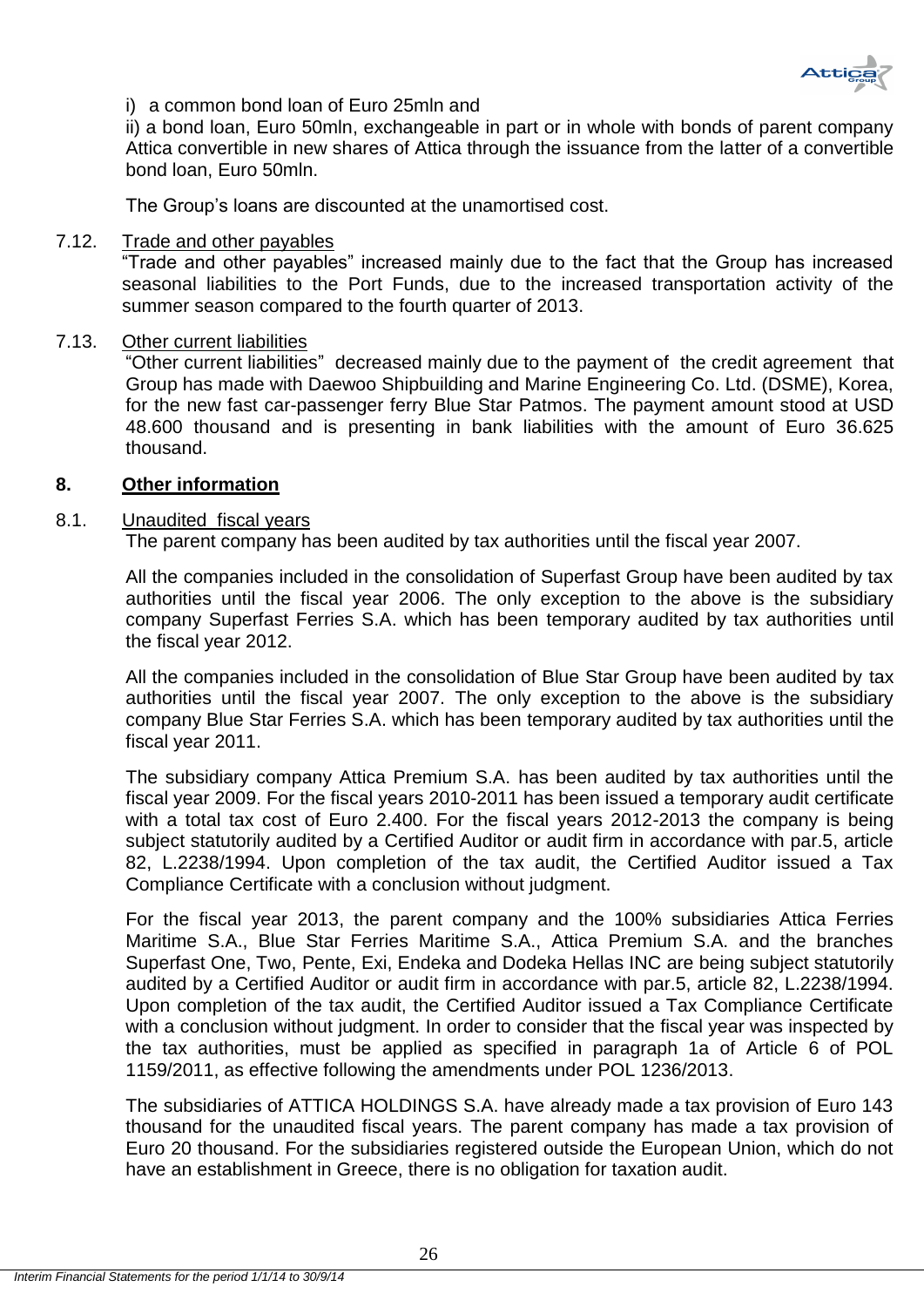

# Tax Compliance Report

Starting from the year 2011, under additions to Law 4110/2013, the Greek Societe Anonyme and Limited Liability Companies, as well as branches of foreign companies, whose annual Financial Statements are mandatorily audited by statutory auditors or audit firm under the provisions of Law 2190/1920 and Law 3190/1955 respectively, are required to be provided with "Annual Certificate" provided for in paragraph 5 of Article 82 of Law 2238/1994, issued following a tax audit conducted by the same auditor or audit firm that audit the annual Financial Statements.

After the completion of tax audit, the statutory auditor or audit firm issues the "Tax Compliance Report" which is then electronically submitted to the Ministry of Finance within ten days after the final date of approval of financial statements by the General Meeting of Shareholders. The Ministry of Finance will select a sample of at least 9% to be inspected by the competent supervisory authorities of the Ministry, which should be completed within a period not later than eighteen months from the date of the "Tax Compliance Report" in the Ministry of Finance.

Based on the Ministerial Decision POL 1159/.2011, as effective following the amendments under Article 8, par. 8 of the Law 4110/2013, in respect of Attica Group companies, the companies subject to tax audit are Blue Star Ferries Maritime S.A., Attica Premium S.A., Attica Holdings S.A. and ATTICA FERRIES Maritime S.A., Superfast One, Two, Pente, Exi, Endeka and Dodeka Hellas INC.

Regarding the companies in question, tax audit which was conducted by the statutory auditor for the year was finalised and as a result, a tax certificate was issued without reservation.

In respect of ATTICA Group companies, domiciled outside European Union, that have no branches in Greece, there is no obligation for taxation audit. Shipping Companies, they are not subject to POL 1159/2011 and their tax inspection is conducted as effective by the tax authorities.

<span id="page-27-0"></span>8.2. Payments of finance and operating leases

The finance leases that have been recognized in the income statement for the period 1.1 - 30.09.2014, amounts Euro 77 thousand.

The operating leases that have been recognized in the income statement for the period 1.1 - 30.09.2014, amounts Euro 572 thousand.

# <span id="page-27-1"></span>8.3. Provisions

The Group has made a provision amounting Euro 1.056 thousand which concerns claim for compensation from crew.

# <span id="page-27-2"></span>8.4. Contingent assets and liabilities

# a) Granted guarantees

The following letters of guarantee have been provided to secure liabilities of the Group and the Company and were in force on 30.09.2014: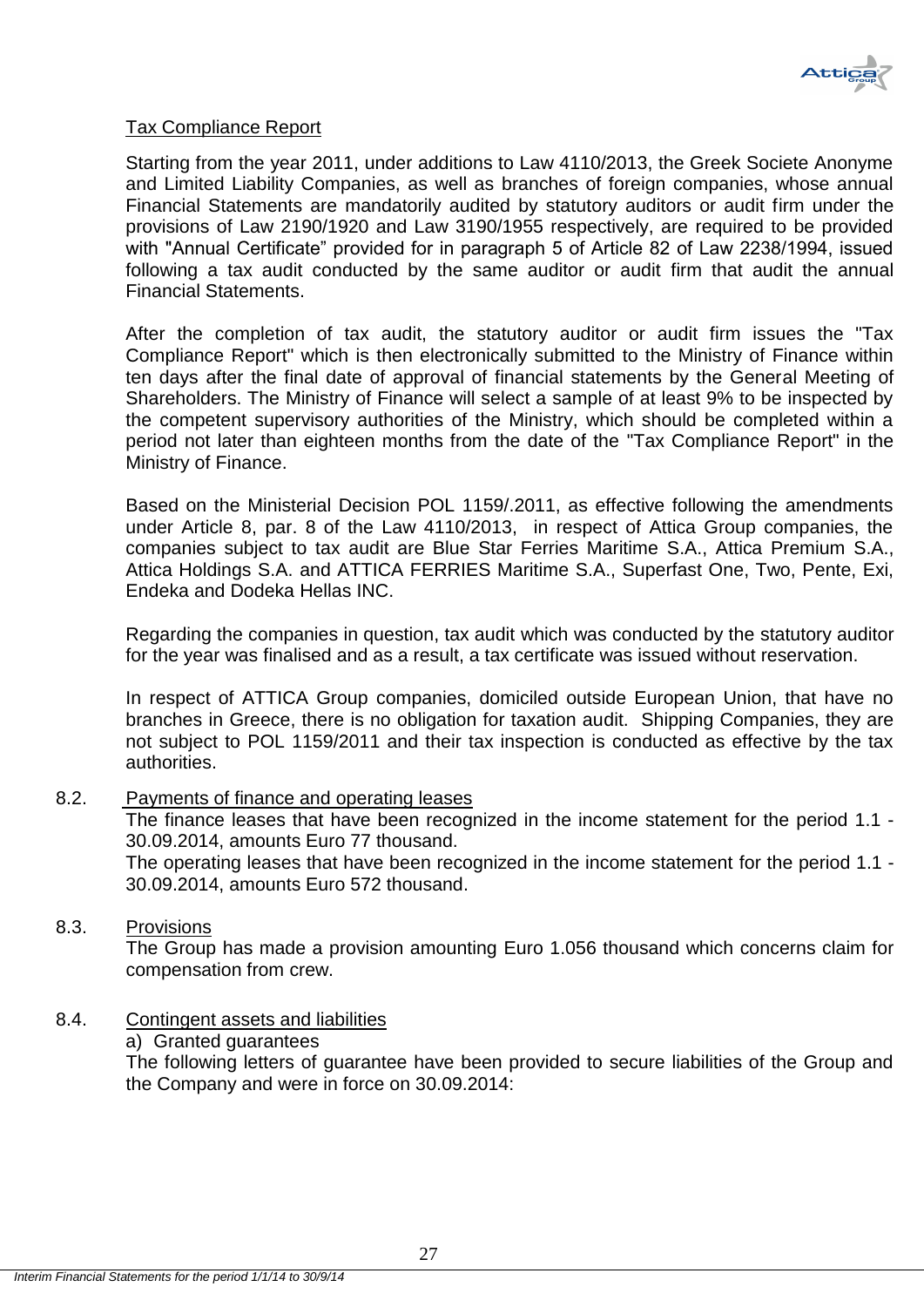

|                    | <b>GROUP</b><br>30.9.2014 | <b>COMPANY</b><br>30.9.2014 |
|--------------------|---------------------------|-----------------------------|
| Granted guarantees | 1.546                     |                             |

# b) Undertakings

On 30.09.2014 the Group and the Company have the following liabilities which derive from the operating lease agreements and are payable as follows:

|                      | <b>GROUP</b><br>30.9.2014 | <b>COMPANY</b><br>30.9.2014 |
|----------------------|---------------------------|-----------------------------|
| Within 1 year        | 703                       | 135                         |
| Between 2 to 5 years | 2.808                     | 541                         |
| Over 5 years         | 644                       | 124                         |
|                      | 4.155                     | 800                         |

# <span id="page-28-0"></span>**9. Significant events**

On 2.9.2014 the Extraordinary General Meeting of Attica Holding S.A. decided unanimously to issue a Convertible Bond Loan in accordance with the provisions of law. 3156/2003 and CL 2190/1920, for five years, up to an amount of Euro 50 million. with bonds convertible into new ordinary shares of the Company through a private placement. Furthermore, authorized the Board of Directors for the further negotiation and specification regarding the terms of the bond issue.

The conversion rate which will be determined by the Board of Directors, will be ranged between EUR 1.0450 and EUR 0.5775 per share and will be connected with the indicator ―Earnings before taxes, investing and financial results, depreciation and amortization (EBITDA)" of the last eight quarters of Attica Group. According to the conversion rate and based on the number of issued shares, the bondholders may obtain from 19,98% to 31,12% of the new share capital.

On 5.9.2014 Attica announced the issuance of a Convertible Bond Loan of Euro 50 million, under the decision taken by the Extraordinary General Meeting on 02.09.2014, which was fully covered by Fortress Investment Group. Following the above issuance, the Convertible Bond Loan repurchased as a whole by Attica Holding S.A. for a consideration equal to the total nominal value of the bonds, ie EUR 50 million in order to be available for exchange with bonds of the 100% subsidiary Blue Star Ferries Maritime S.A. within the overall agreement with Fortress.

On 29.9.2014 the Group has announced the renewal of the term of the Joint Venture company "Anek S.A. – Superfast Endeka (Hellas) Inc" for the employment of vessels of the two companies in Adriatic Sea and the domestic routes in Crete, from 1.11.2014.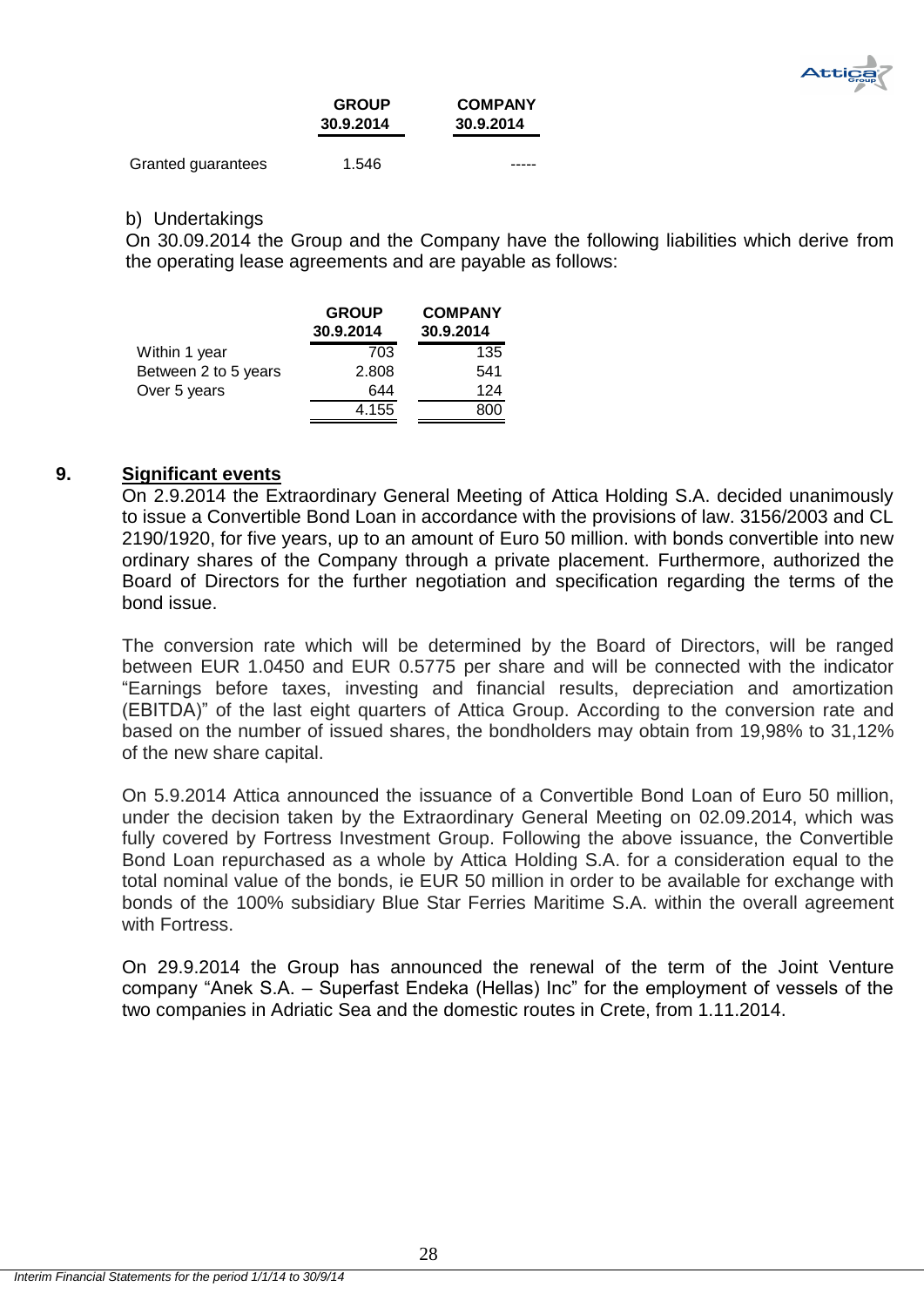

# <span id="page-29-0"></span>**10. Events after the Balance Sheet date**

On 27.10.2014 the Group has announced the signing of an agreement for the sale of RoPax vessel Blue Star Ithaki to the Government of Canada, for a total cash consideration of Euro 31,2 million. From the transaction, Attica Group is expected to book capital gains of approximately Euro 4 million which will appear in the company's  $4<sup>th</sup>$  quarter 2014 financial results. The conclusion of the agreement tοοk place at 7.11.2014 with the delivery of the vessel to its new owners.

Athens, November 19, 2014

| CHAIRMAN                 | <b>VICE CHAIRMAN</b>    | <b>CHIEF EXECUTIVE</b>  | <b>FINANCIAL</b>                                 |
|--------------------------|-------------------------|-------------------------|--------------------------------------------------|
| OF THE B.O.D.            |                         | <b>OFFICER</b>          | <b>DIRECTOR</b>                                  |
|                          |                         |                         |                                                  |
| <b>KYRIAKOS MAGEIRAS</b> | <b>MICHAEL SAKELLIS</b> | <b>SPIROS PASCHALIS</b> | NIKOLAOS TAPIRIS                                 |
| ID Card No: AK109642     | ID Card No: X643597     | ID Card No: AB215327    | ID Card No: AK087031<br>LICENSE No 32210-CLASS A |